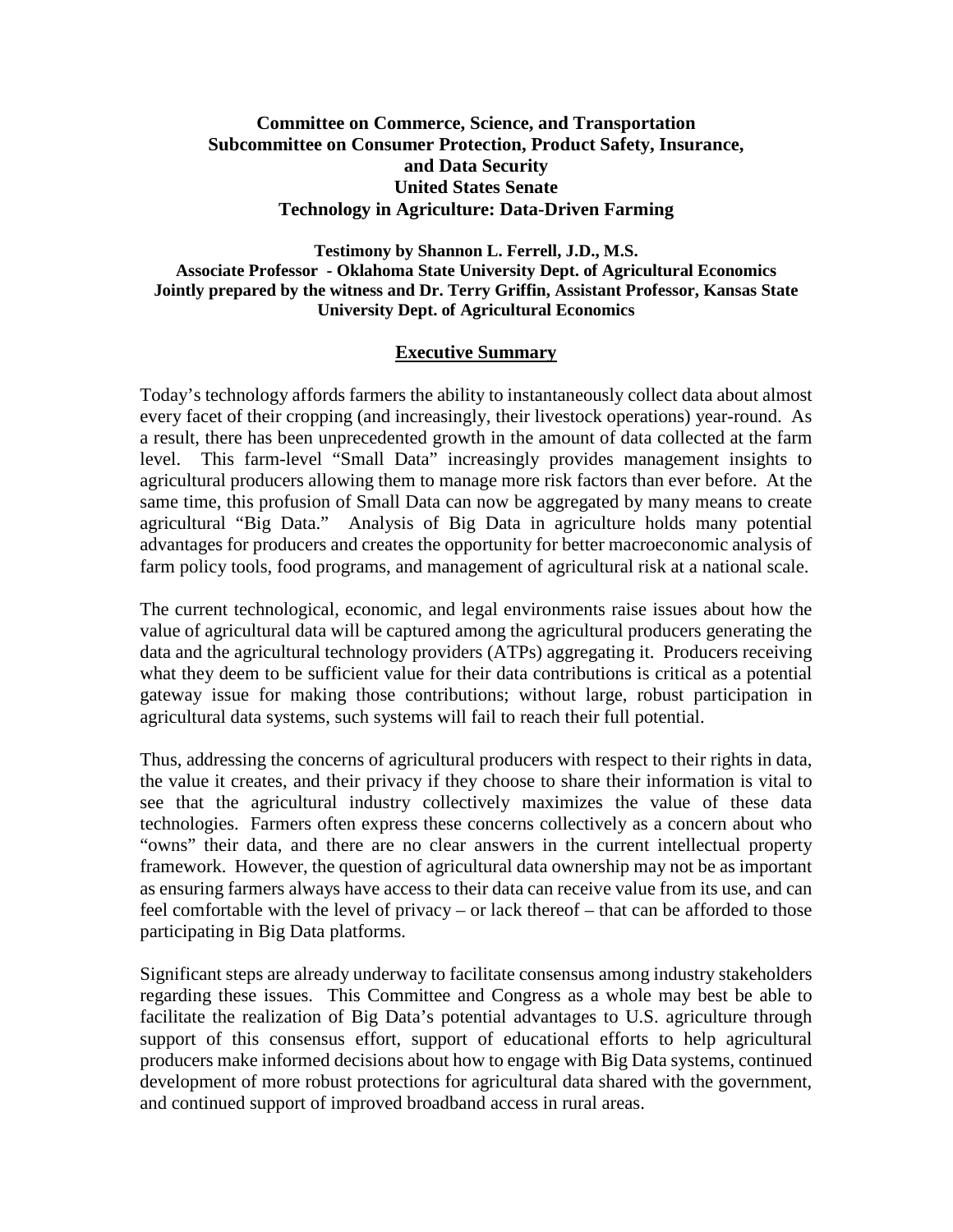### **Acknowledgements**

Dr. Terry Griffin of Kansas State University's Department of Agricultural Economics was instrumental in the preparation of this testimony, and his assistance in the creation of this document is gratefully acknowledged. Dr. John Fulton of Ohio State University's Department of Food, Agricultural, and Biological Engineering, Ms. Maureen Kelly Moseman, Adjunct Professor of Law at the University of Nebraska College of Law, Mr. Todd Janzen of the Janzen Agricultural Law firm, Mr. Ryan Jenlink of the Harness, Dickey & Pierce law firm, Dr. Keith Coble of the Mississippi State University Department of Agricultural Economics, Dr. Ashok Mishra of the Arizona State University Morrison School of Agribusiness, and Mr. Matthew Steinert of Steinert Farms, LLC also provided vital input in the development of this testimony.

Perhaps the greatest contribution to this testimony and my understanding of agricultural data systems, though, was made by Dr. Marvin Stone. Dr. Stone was a giant in the agricultural data field, contributing tremendously to the development of the Green Seeker technology that significantly advanced machine-sensing of plant health. He was also instrumental in the development of the SAE J1939 standard that forms the foundation for many of the machine data technologies at the heart of this discussion. Beyond being a giant in the field we examine here today, Dr. Stone was a mentor to myself and hundreds of other students at Oklahoma State University. He and his wife were both killed in the tragic Oklahoma State University homecoming parade accident of October 24, 2015. I hope this testimony honors his memory, the contributions he made to this field, to the U.S. agriculture industry, and to all his students.

#### **Issue Analysis**

#### **1. Introduction**

I would like to thank Subcommittee Chairman Moran, Ranking Member Blumenthal, and the Members of the Committee for the opportunity to present my observations on the collection and utilization of data in agriculture and the legal issues surrounding the concept of Big Data and its application to U.S. farmers and ranchers. This new frontier in agriculture presents a fascinating and sometimes paradoxical mix of cutting edge technology, recent legal changes, and centuries-old doctrines of common law. In my testimony today, I will discuss how both "Small Data" and "Big Data" in agriculture are being utilized by agricultural producers and what lies just over the horizon for those technologies. I will also discuss some of the opportunities and challenges posed by the advancements in agricultural data technology. Then, I lay a framework for discussing the legal issues surrounding Big Data in agriculture, discuss how the current U.S. legal environment addresses ownership and privacy rights in agricultural data, and suggest some potential avenues for policy responses that may facilitate the economic advantages to be gained from the application of Big Data principles to agricultural data while dealing with the concerns associated with such applications.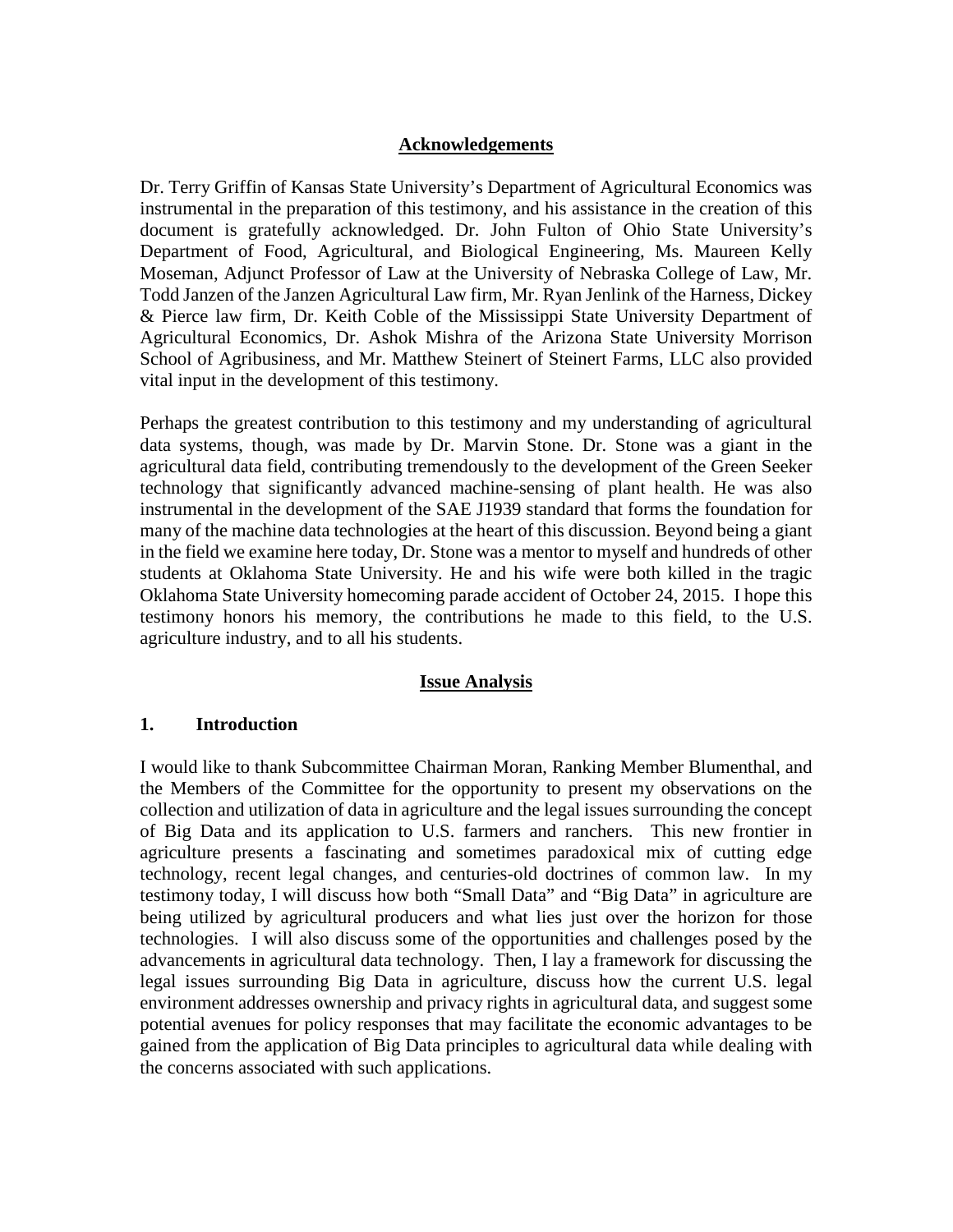## **2. The growth of Small Data and Big Data in production agriculture**

The concept of Big Data has exploded in a relatively short period of time. However, there would be no Big Data in agriculture were it not for Small Data. Since these definitions and the issues surrounding data use in agriculture continue to evolve, my testimony today will provide some framing for both.

# **2.1 Defining core terms in the Data-Driven Farming discussion**

Three terms immediately rise to the top in an examination of the agricultural data discussion: agricultural data, Small Data, and Big Data. Taken together, the use of Small Data and Big Data in agriculture is increasingly referred to as "**digital agriculture**."

The concept of **agricultural data** is almost too broad to define, but looking at research in the field and conversations surrounding agricultural data indicates the term centers around two more specific concepts: "telematics" or "machine" data and "agronomic" data. **Telematics data** (sometimes called "**machine data**") refers to the information an agricultural implement (such as a planter) or self-propelled vehicle (such as a tractor or combine) collects about itself. Almost by definition, telematics data comes from agricultural equipment owned, operated, or hired under contract by the agricultural producer. **Agronomic data** refers to information about a crop or its environment, such as "as-planted" information from a seed planter, "as-applied" information from a fertilizer sprayer, yield data from a grain combine, and so on. While agronomic data resembles telematics data in that much of it is gleaned directly from agricultural implements, agronomic data can also be obtained from many other sources such as hand-held sensors, aerial platforms such as manned survey flights or flights by unmanned aerial systems (UAS, commonly called "drones"), and even satellite imagery.

Another piece of the agricultural data puzzle is so-called "metadata," which includes management information such as seeding depth, seed placement, cultivar, machinery diagnostics, time and motion, dates of tillage, planting, scouting, spraying, and input application. In addition to data on the products and how those products are applied, information on external environmental circumstances such as weather including precipitation events, evapotranspiration, and heat unit accumulation help to round out the complete agricultural data package. $<sup>1</sup>$  $<sup>1</sup>$  $<sup>1</sup>$ </sup>

<span id="page-2-1"></span>Beyond these data sources, numerous other data sources continue to emerge in the agricultural data space. Work continues to build data collection technology in the livestock industries, ranging from GPS-enabled cattle ear tags to "bolus" sensors that can be swallowed by animals to provide health data. Some would argue that vendor-generated data about producers might also fit into this category; such data could include everything from payment history data to customer relationship management (CRM) information (does the producer try to negotiate input prices, have preferences for some products over others, typically buy inputs from one salesperson versus others, etc.).

<span id="page-2-0"></span><sup>&</sup>lt;sup>1</sup> T. Griffin, et al., "Big Data Considerations for Rural Property Professionals." JOURNAL OF THE AMERICAN SOCIETY OF FARM MANAGERS AND RURAL APPRAISERS, 2016:167, 168.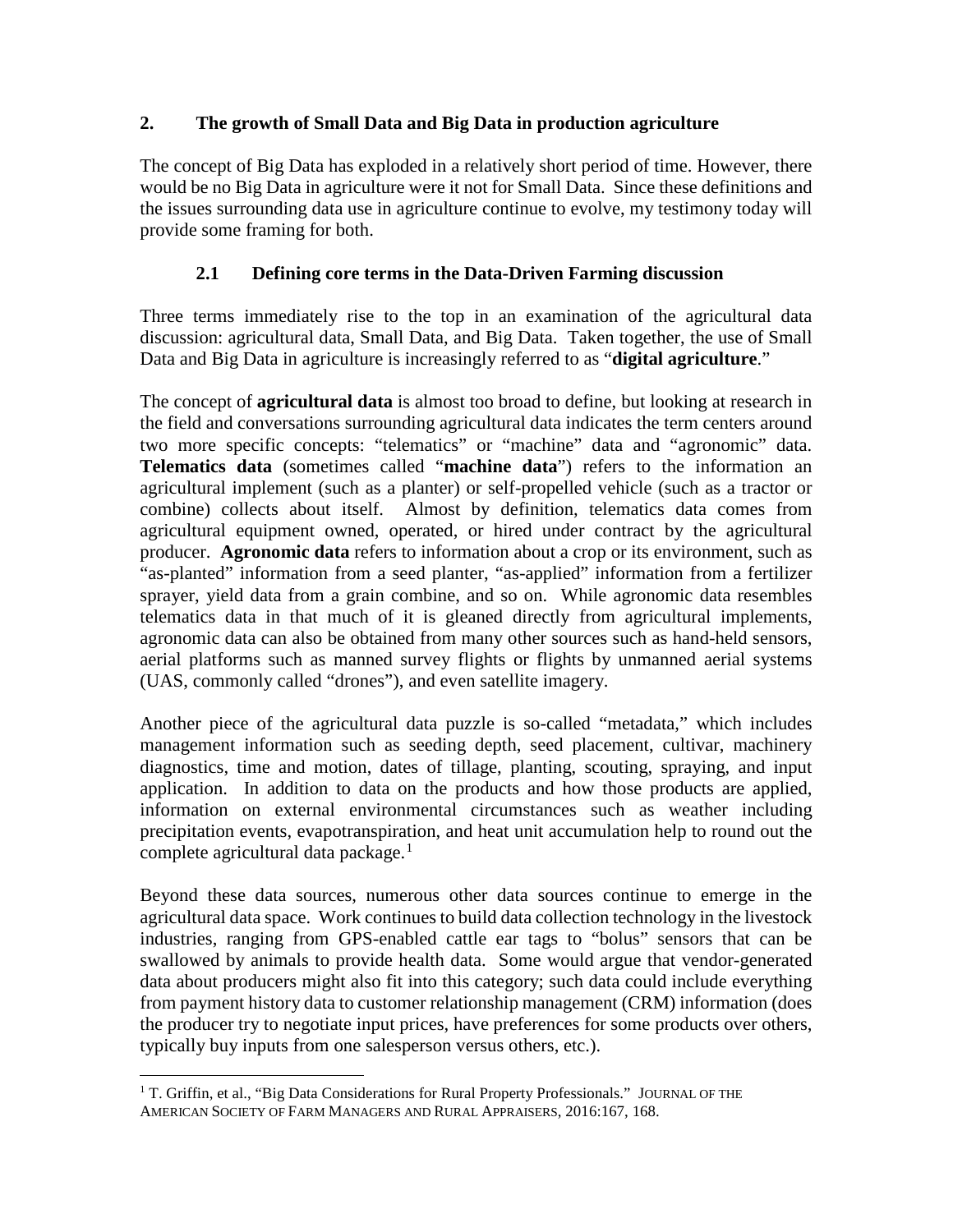Agricultural data is the foundation for Small Data systems. In simplest terms, farms use "**Small Data**" when data are isolated to the fields where the data originated. Farmers who use information technology to conduct their own on-farm experiments, document yield penalties from poor drainage, or negotiate crop share agreements are using data that is considered "small."

Perhaps ironically, the evolution and revolution in agricultural Big Data comes from the expansion of "Small Data" in agriculture.<sup>[2](#page-3-1)</sup> There has been remarkable growth in producers' ability to collect data pertaining only to their own operation through the growth of techniques and technologies such as grid soil sampling, telematics systems for farm equipment, Global Positioning Systems (GPS) / Global Navigation Satellite Systems (GNSS), farm aerial imagery acquired via small unmanned aerial systems (sUAS) and the like. Producer adoption of these information technologies has increased dramatically in recent years,<sup>[3](#page-3-2)</sup> giving rise to a profusion of agricultural data heretofore unseen.<sup>[4](#page-3-3)</sup>

<span id="page-3-0"></span>The new abundance of field-level information provided by these technologies could improve the ability of producers to make profit-maximizing decisions benefitting the producer operating the field, *i.e.* Small Data.<sup>[5](#page-3-4)</sup> However, pooling the datasets of hundreds or thousands of fields could hold a much greater potential value both to individual producers and the agricultural industry as a whole. Agricultural Big Data – farm data that has been combined into an aggregate form – has the potential to reveal undiscovered insights. Currently, only limited quantitative evidence exists regarding the value of assembling data from precision agriculture technology into a community; however, indirect evidence suggests farm data has economic value.

While the term **Big Data** is relatively new, it refers to a concept that is not. There are many definitions for the term, but a straight-forward one might be "a collection of data from traditional and digital sources inside and outside your company that represents a source for ongoing discovery and analysis."[6](#page-3-5) While this definition sounds much like traditional data analysis (and it is), recent advances in both data collection and transmission increase the analytical power of data analysis procedures by orders of magnitude. The "big" in Big Data comes from the fact data sets continue to grow exponentially both in breadth (with more and more firms collecting data) and depth (with data from more and more sources long the food supply chain being aggregated by more firms). Conceptually, Big Data is defined as

<span id="page-3-1"></span> $2 K$ . Coble, T. Griffin, A. Misrha, and S. Ferrell, "Big Data in Agriculture: A Challenge for the Future," forthcoming in APPLIED ECONOMICS AND POLICY PERSPECTIVES (accepted for publication October 20, 2017).

<span id="page-3-2"></span><sup>&</sup>lt;sup>3</sup> T. Griffin, Miller, N.J., Bergtold, J., Shanoyan, A., Sharda, A., and Ciampitti, I.A. 2017. Farm's Sequence of Adoption of Information-Intensive Precision Agricultural Technology. APPLIED ENGINEERING IN AGRICULTURE 33(4):521-527 DOI: 10.13031/AEA.12228.

<span id="page-3-3"></span><sup>4</sup> B. Erickson, and D. Widmar. 2015. *Precision Agricultural Services Dealership Survey Results.* West Lafayette, Indiana, Purdue University, August. Accessed June 21, 2016:

<span id="page-3-4"></span><http://agribusiness.purdue.edu/files/resources/2015-crop-life-purdue-precision-dealer-survey.pdf> <sup>5</sup> Griffin, *supra* note [3.](#page-3-0)

<span id="page-3-5"></span><sup>6</sup> L. Arthur. 2013. What is big data? FORBES, CMO Network blog entry. Available at [http://www.forbes.com/sites/lisaarthur/2013/08/15/what-is-big-data/,](http://www.forbes.com/sites/lisaarthur/2013/08/15/what-is-big-data/) last accessed November 15, 2014.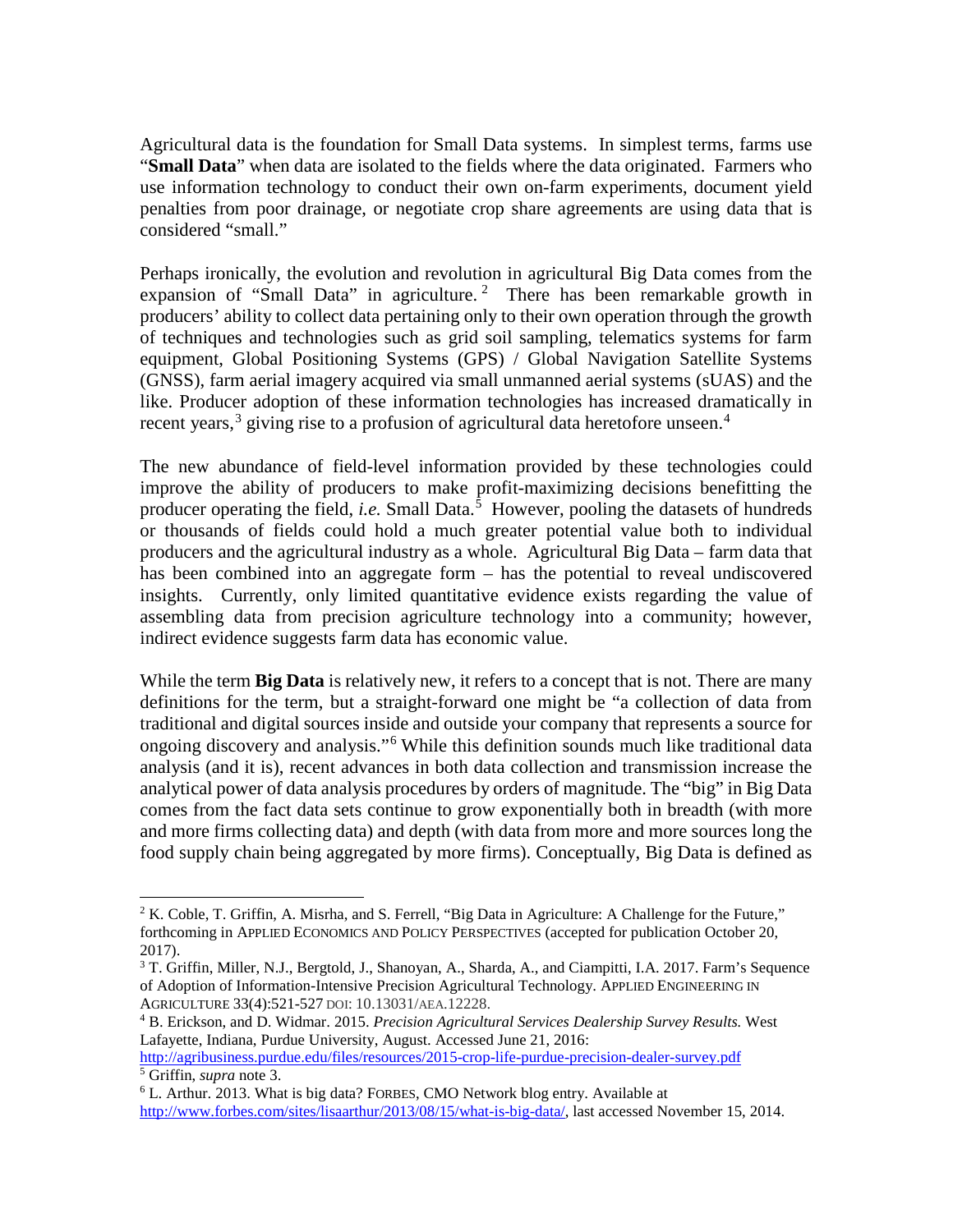the analysis of datasets requiring advanced tools to manage the data due to four factors: volume, velocity, variety, and veracity.

| <b>Factor</b> | <b>Definition</b>                                                                                                                                                                                                                                    |
|---------------|------------------------------------------------------------------------------------------------------------------------------------------------------------------------------------------------------------------------------------------------------|
| Volume        | The sheer amount of data precludes its storage on a single<br>computer system; analytic software must aggregate the data<br>from multiple systems                                                                                                    |
| Velocity      | New data enters the analysis continuously at high rates of<br>transmission.                                                                                                                                                                          |
| Variety       | Data is aggregated from a variety of sources, many of which may<br>use different data formats.                                                                                                                                                       |
| Veracity      | Accuracy of the data is vital to correct analysis, while the data<br>source may apply varying (or no) methods of data validation.<br>Thus the Big Data system may have to independently validate<br>the data or make assumptions about its accuracy. |

*Table 1: Big Data defining factors*

Agricultural data has arguably already crossed over into the realm of Big Data as measured by these factors.

<span id="page-4-0"></span>Existing technologies can already generate over 10 MB of data per acre, and when extrapolated over the 90 million acres of corn ground in the U.S., this means 900 terabytes (TB, 1 TB being equal to 1,000,000 MB) of data could be generated on corn acres alone.<sup>[7](#page-4-1)</sup> A student at Ohio State University recently completed the "Terra Byte" project to determine how much data could be garnered from one corn plant, with a resulting 18.4 gigabytes) of data; over a 100 acre corn field, this would be the equivalent of 60 petabytes (PB, 1 PB being equal to  $1,000,000,000$  MB).<sup>[8](#page-4-2)</sup> Already, the commodity dataset has grown too large to be transported via broadband connections, or even physically via external hard drives, meaning analytical software must go to the data $9$  Thus, the volume requirement for Big Data is satisfied.

Looking only at as-planted data collected from planters via telematics, 5.5 MB of data on location, speed, cultivar, and other geo‐spatial and meta‐data are collected for each acre planted. During planting seasons, the size of the aggregated farm data community becomes much larger every day. Although agricultural operations are seasonal, it should be recognized that even for commodity crops like corn, cotton, soybean, rice, and wheat that peak planting times differ for each such that as‐planted data are collected during several

<span id="page-4-1"></span><sup>7</sup> T. Griffin, "Can Agricultural or Farm Data Be Considered Big Data?" Kansas State University, [https://www.agmanager.info/machinery/precision-agriculture/precision-ag-farm-data-](https://www.agmanager.info/machinery/precision-agriculture/precision-ag-farm-data-blog/can%C2%A0agricultural%C2%A0or%C2%A0farm%C2%A0data%C2%A0be)

[blog/can%C2%A0agricultural%C2%A0or%C2%A0farm%C2%A0data%C2%A0be](https://www.agmanager.info/machinery/precision-agriculture/precision-ag-farm-data-blog/can%C2%A0agricultural%C2%A0or%C2%A0farm%C2%A0data%C2%A0be) (last visited November 8, 2017).

<span id="page-4-2"></span><sup>&</sup>lt;sup>8</sup> M. Brookhart and M. Reese. "World Record for Data Collection Set by OSU Precision Ag Team." Ohio Country Journal, October 11, 2017[, http://ocj.com/2017/10/world-record-for-data-collection-set-by-osu](http://ocj.com/2017/10/world-record-for-data-collection-set-by-osu-precision-ag-team/#.Wd45GMwR0Qo.twitter)precision-ag-team/#.Wd45GMwR0Qo.twitter (last visited November 8, 2017). 9 Grifin, *supra* note [7](#page-4-0)

<span id="page-4-3"></span>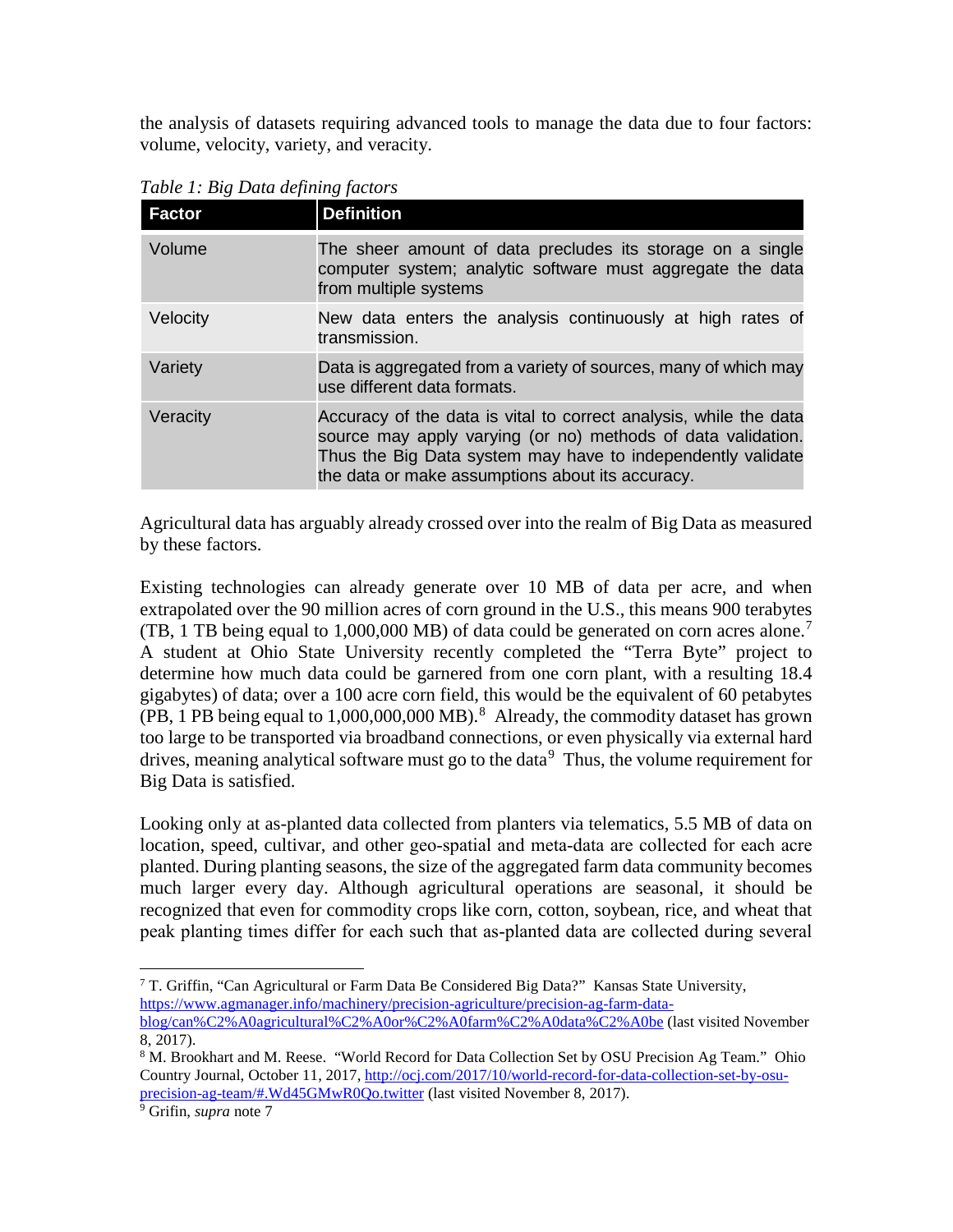months of the year rather than all at once. In addition to planting, other field operations such as tillage, spray applications, and harvest occur at other times during the season; each operation adding to the community of data. Thus, Griffin observes, planting data alone would satisfy the "velocity" component of Big Data. [10](#page-5-0) By the same token, each of these data points are being collected by different brands of equipment using different file formats and supplemented using manually-collected data such as soil samples, all of which may be reported in non-standard formats, satisfying the "variety component."<sup>[11](#page-5-1)</sup>

That leaves the "veracity" component and agricultural data can certainly pose veracity challenges. Such challenges arise from the problems inherent in trying to measure biological processes by mechanical means. Data quality has been a contentious topic in precision agriculture for decades; especially regarding raw yield monitor data and other farm data collected by on-the-go sensors. A part of the debate on the veracity of yield data involves whether the farmer or combine operator properly calibrates the yield monitor. Therefore, both sensors and human error influence farm data quality. Given this, agricultural data appears to more than satisfy the Big Data test.<sup>[12](#page-5-2)</sup>

Although not as prominent to the discussion as Big Data and agricultural data, another important term to define is service provider. **Service provider** (sometimes called an "**Agricultural Technology Provider**" or "**ATP**") is the term frequently used to describe a party external to the farm providing some service regarding either crop production or management of the crop enterprise. Crop production services could include fertilizer or chemical applicators, custom operators, or harvest contractors whose equipment generate agricultural data regarding the farm. Management services include traditional services such as crop consulting and scouting, but increasingly include services targeted specifically at data collection and analysis.

## **2.2 Opportunities and Challenges arising from Small and Big Data use in Agriculture**

It is important to note this discussion would not occur were it not for the tremendous potential the nascent farm data revolution promises. Existing technologies such as realtime kinematics (RTK) and "auto-steer" (sometimes referred to as "GNSS-enabled navigation technology) have already provided substantial economic returns to farmers.<sup>[13](#page-5-3)</sup> Improved sensing of soil conditions, crop health, and yields has led to significantly improved management information for agricultural producers. As mentioned above, this represents Small Data, with data generated – and decisions made – at the farm level.

To date, much of the gains from improved sensing technologies and their sharing with service providers have come from eliminating inefficiencies in the utilization of agronomic

<span id="page-5-0"></span><sup>10</sup> *Id.*

<span id="page-5-1"></span><sup>11</sup> *Id.*

<span id="page-5-2"></span> $12$  *Id.* 

<span id="page-5-3"></span><sup>13</sup> *See, e.g.* M. Darr, "Big Data and Big Opportunities," paper presented at PrecisionAg Big Data Conference, August 21, 2014 (Ames, Iowa).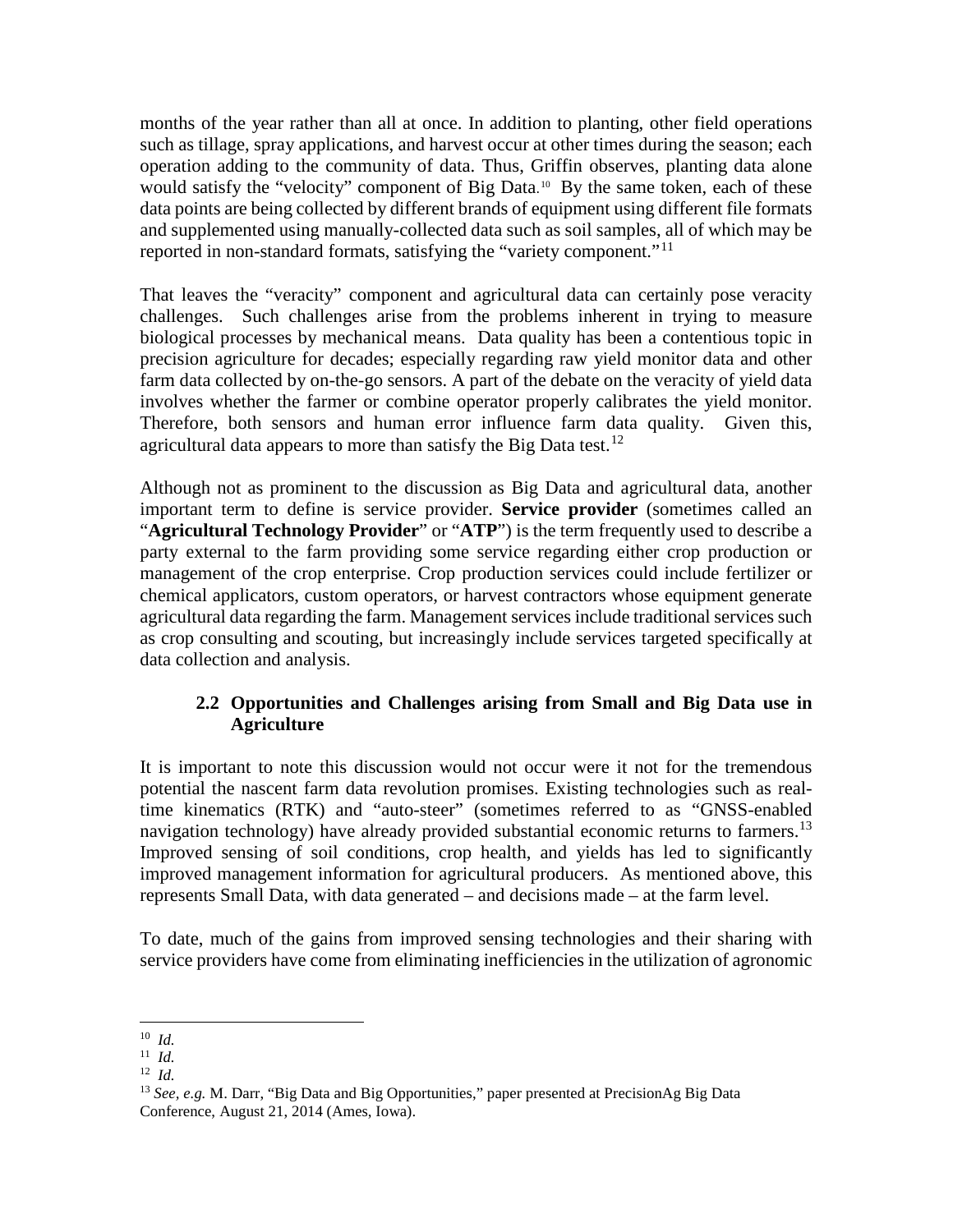and machinery inputs. Put another way, we have seen significant increases in the use of Small Data.

Small Data sees a variety of farm-level uses. Data kept isolated to the originating farm has value, but the value of that data is limited to just that farm or potentially to farms in relative proximity. The primary uses of farm data are those for which the data were initially generated such as documenting within-field site-specific yields with a yield monitor.<sup>[14](#page-6-0)</sup> Typically, primary uses of data are restricted to the field that the data originated; consider the analogy of using a computer when that computer is not connected to the Internet. Primary data uses are "local" to the field or operation from which they originate and are not connected to data from other areas.

Considerable effort has been made by farmers, researchers, and others from within and external to the agricultural industry to profitably utilize data generated from precision agricultural technologies. The majority of these efforts have historically focused on one-field-at-a-time or maybe even at the whole farm level but for only that one farm. The value of farm data when isolated to a specific farm has been limited and only of value to that particular farm (or some value for the next farmer of the land). At the very least, the value of that data decays very quickly with distance from the field.

Indeed, it is possible that the site-specific value of farm data might actually play a role in farmland values themselves. Griffin and  $Taylor^{15}$  $Taylor^{15}$  $Taylor^{15}$  explored how big data could impact farmland values and rental rates, stating "It remains unclear whether the 'data premium' [for farmland conveyed with a significant farm-specific dataset] will be a true premium (an amount added to the market price of land) or a penalty (an amount deducted from the market price of land). In the short-run, early movers who choose to provide data to land buyers may see a premium. However, as the transfer of data with a land sale becomes more common, a penalty to land parcels without data may become more common." They also describe how biophysical data, such as historical yield, soil test results, and other production data have been included in farmland sales and/or rental agreements, but they suggest these data have not substantially influenced farmland values nor are sufficient to be considered "big." These historical data could be annual whole-field yield written on paper or site-specific geospatial data including GPS yield monitor data or grid soil samples in either electronic form or printed maps. Although the above mentioned data may provide evidence of historical productivity and soil amendment utilization, they do not impact farmland values directly. Farmland values and rental rates will likely be a function of both quantity and quality of geospatial metadata once the big data sector of the agriculture industry matures.

<sup>&</sup>lt;sup>14</sup> Note that secondary uses of data will be discussed later in this testimony.

<span id="page-6-1"></span><span id="page-6-0"></span><sup>&</sup>lt;sup>15</sup> T. Griffin., and Taylor, M.R. (2015). Precision Agriculture Data Impact on Farmland Values: Big Data in Ag. K-State Department of Agricultural Economics AgManagerInfo AM-TWG-PRAG-4.2015 Online: http://www.agmanager.info/crops/prodecon/precision/PrecisionAgData\_FarmlandValues.pdf., last visited November 8, 2017.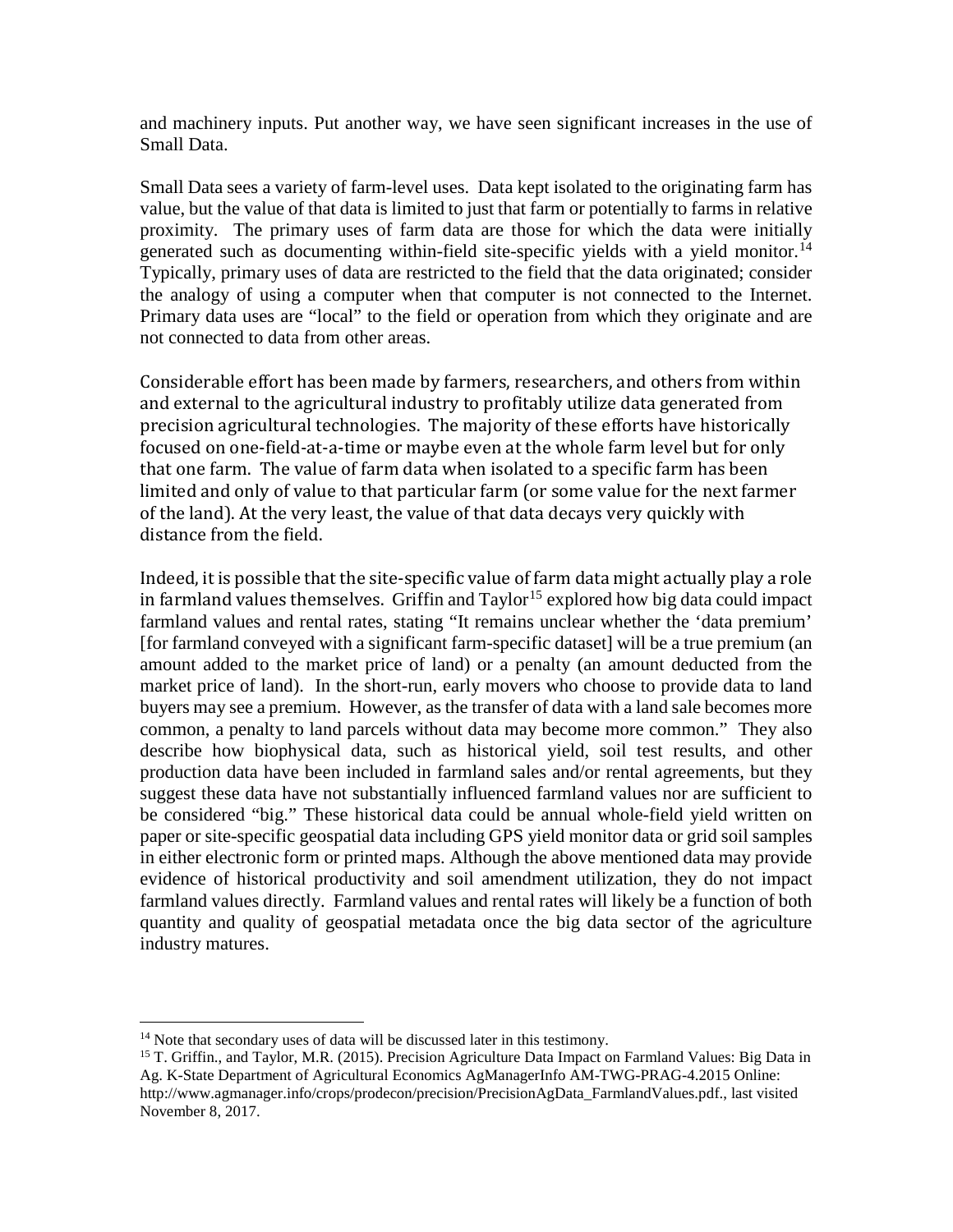Farmers have made use of precision agriculture technology and farm data in a variety of ways, and oftentimes in ways that the manufacturers had not anticipated. An early report on how farmers used yield monitors indicated the primary uses of yield data include but not limited to: 1) conduct on-farm experiments, 2) tile drainage decisions, and 3) split crop share rents.<sup>16</sup> To estimate the value of farm data for each of these examples, the alternative decision making process must be evaluated. However, back of the napkin extreme examples make the point that the value of the above scenarios are finite and limited to a single farm.

Perhaps the most dramatic gains lie ahead, though, as agriculture puts the "Big" in Big Data by compiling datasets of sufficient size to enable much more robust statistical analyses of multiple factors influencing commodity production. Examples of how the aggregation of farm data across large datasets can significantly increase value to farmers are illustrated in Table 2 below.<sup>[17](#page-7-1)</sup>

| Data               | <b>Primary Use</b><br>"Small Data" | <b>Secondary Use</b><br>"Big Data"                                                    |
|--------------------|------------------------------------|---------------------------------------------------------------------------------------|
| Yield monitor data | Documenting<br>on-farm seed trials | yields; Genetic, environmental, management<br>effect $(G \times E \times M)$ analyses |
| Soil sample data   | <b>Fertilizer decisions</b>        | Regional environmental compliance                                                     |
| Scouting           | Spray decisions                    | Regional analytics of pest patterns                                                   |

*Table 2: Comparison of Primary and Secondary Agricultural Data Uses*

As an example of initial or primary use of farm data, yield monitor data on one farm can help document the farm's productivity on a field-by-field basis and can illustrate how a seed hybrid performed on that farm in one year, given the environment of that farm for that year and the management practices employed during that year. Interesting opportunities arise when that data is "re-used" in Big Data aggregation with similar data across hundreds or even thousands of farms, and this aggregation creates the bridge linking Small and Big Data.

Such aggregation allows for the evaluation of that cultivar across tens of thousands of permutations of factors such as management practices, soil type, and climate. This enables both seed companies and agricultural producers to learn via observational data in one or two years what would take decades of collections by use of traditional seed trials via experimentation. Soil sample data coupled with yield data can inform an agricultural producer about the nutrient uptake of the crop on his or her farm, but Big Data could allow all the agricultural producers in a region to effectively tackle nutrient loading to impaired water bodies through voluntary management of non-point pollution. Crop scouting can help an individual agricultural producer make decisions about the application of a specific

<span id="page-7-0"></span><sup>&</sup>lt;sup>16</sup> T. Griffin, "Farmers' Use of Yield Monitors," University of Arkansas Fact Sheet FSA36, available at https://www.uaex.edu/publications/pdf/FSA-36.pdf (last visited November 8, 2017).

<span id="page-7-1"></span> $17$  Table and scenarios taken from Terry Griffin, "Big Data Considerations for Agricultural Attorneys," paper presented at American Agricultural Law Association Annual Symposium, October 23, 2015 (Charleston, South Carolina).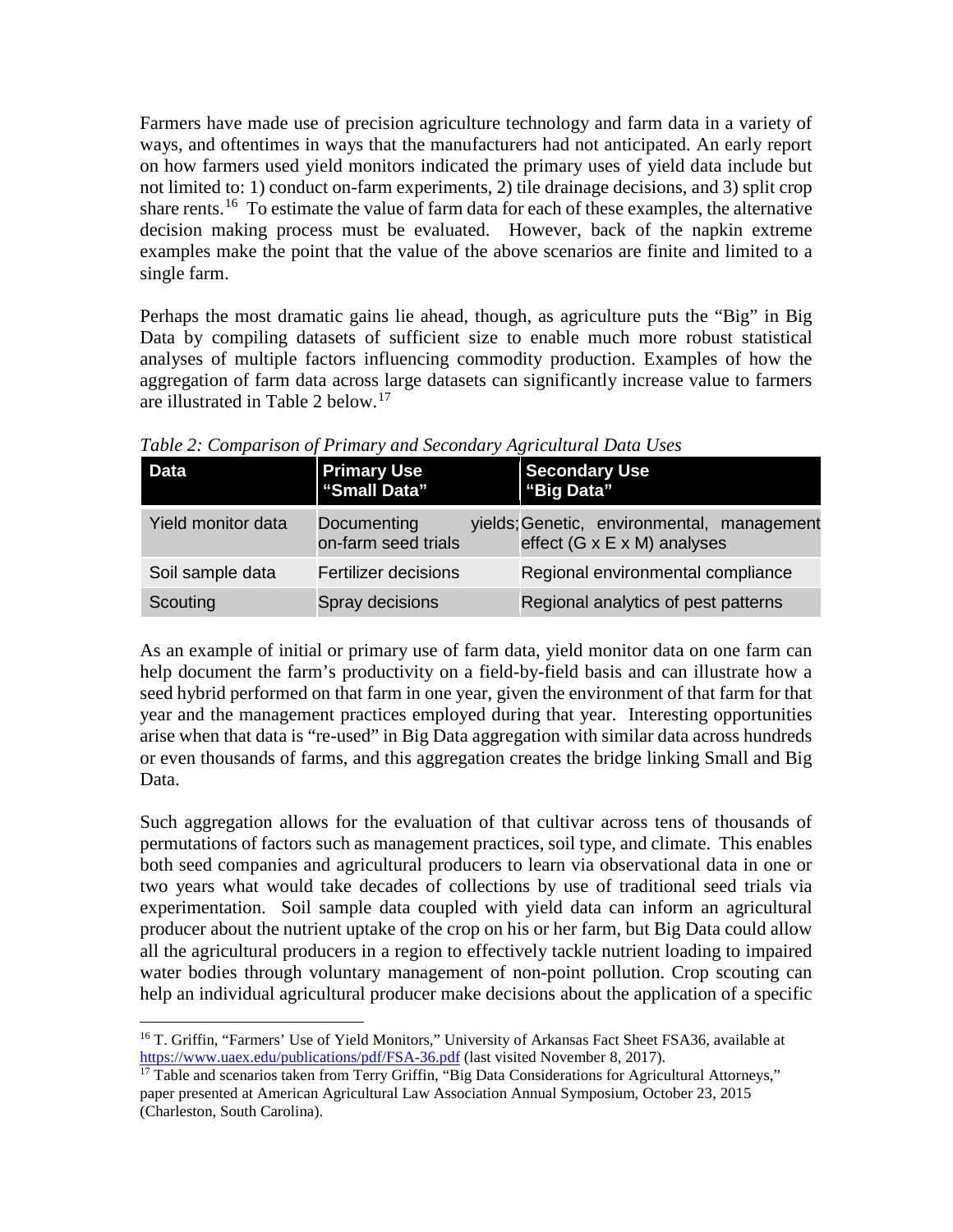pesticide, but Big Data could allow a crop industry to spot trends in plant pathogens that could be used to head off the spread of potentially devastating plant health threats. The true maturity of Big Data in agriculture may come when the value of secondary uses realize greater aggregate economic value than the primary uses of the data.<sup>[18](#page-8-0)</sup>

The integration of Small Data and Big Data at the farm level could hold important implications for farms competitiveness.<sup>[19](#page-8-1)</sup> Early adopters of big data in other industries (such as healthcare, transportation, and retail) are shown to have gained a competitive advantage within their industries and have realized significant increases in operating margins.<sup>[20](#page-8-2)</sup> There is an emerging discussion in the agribusiness industry and its literature about the potential of big data and its capacity to change the basis of competition in agriculture.<sup>[21](#page-8-3)</sup> This belief is based on the previous trends in the history of innovations powering productivity and enhancing competitiveness in the agri-food supply chain, enabled by information and communication technology (ICT). Among such examples is precision agriculture powered by GPS, remote sensing, and variable rate technology (VRT) technologies in crop farming. While the adopters of ICT-based applications in agricultural production were primarily motivated by the efficiency gains, they also have laid the foundation for the big data infrastructure within agriculture. As a result, modern farms are generating, or have a capacity to generate, a substantial amount of agricultural production data. This data becomes an important intangible resource alongside the physical and human resources, which if managed effectively, can produce substantial value for the farming operation. The important question to ask is under which circumstances the data, as an intangible resource, can become a source of competitive advantage?

<span id="page-8-5"></span>Beyond the benefits of Big Data to production agriculture, it also presents the agricultural economics community with numerous opportunities to enhance and expand the analysis of numerous microeconomic, macroeconomic, and agricultural policy issues.<sup>[22](#page-8-4)</sup> For example, microeconomic farm management issues could now be analyzed by aggregating data across thousands of farms using management decisions as variables instead of using a farm-byfarm case study approach. Food program evaluations, regulatory impact analysis, and demand estimation could be accomplished by rapid aggregation and analysis of grocery store UPC scanner data. Geospatial analysis of crop yields could lead to improved precision in the pricing of crop insurance products. Broad environmental sensor networks

<span id="page-8-0"></span>18 V. Mayer-Schönberger, and K. Cukier, *Big Data: A Revolution That Will Transform How We Live, Work, and Think*, Kindle Edition. Houghton Mifflin Harcourt Publishing Company, New York, NY. 257 pp. 2014.

<span id="page-8-1"></span><sup>&</sup>lt;sup>19</sup> This discussion of agricultural data and competitive issues is taken from Griffin, *et al.*, *supra* note [1.](#page-2-1)<br><sup>20</sup> J. Manyika, Chui, M., Brown, B., Bughin, J., Dobbs, R., Roxburgh, C., & Byers, A. H. (2011). "Big data

<span id="page-8-2"></span>The next frontier for innovation, competition, and productivity." McKinsey Global Group report, available at https://www.mckinsey.com/business-functions/digital-mckinsey/our-insights/big-data-the-next-frontier-<br>for-innovation, last visited November 8, 2017).

<span id="page-8-3"></span> $\frac{1}{21}$  S. Sonka. (2014). Big Data and the Ag Sector: More than Lots of Numbers. International Food and Agribusiness Management Review, 17(1), 1-20. Available online at http://www.ifama.org/files/IFAMR/Vol%2017/Issue%201/(1)%2020130114.pdf, last visited November 8,

<span id="page-8-4"></span><sup>2017.</sup> <sup>22</sup> The following examples are taken from K. Coble, T. Griffin, A. Misrha, and S. Ferrell, "Big Data in

Agriculture: A Challenge for the Future," forthcoming in APPLIED ECONOMICS AND POLICY PERSPECTIVES (accepted for publication October 20, 2017).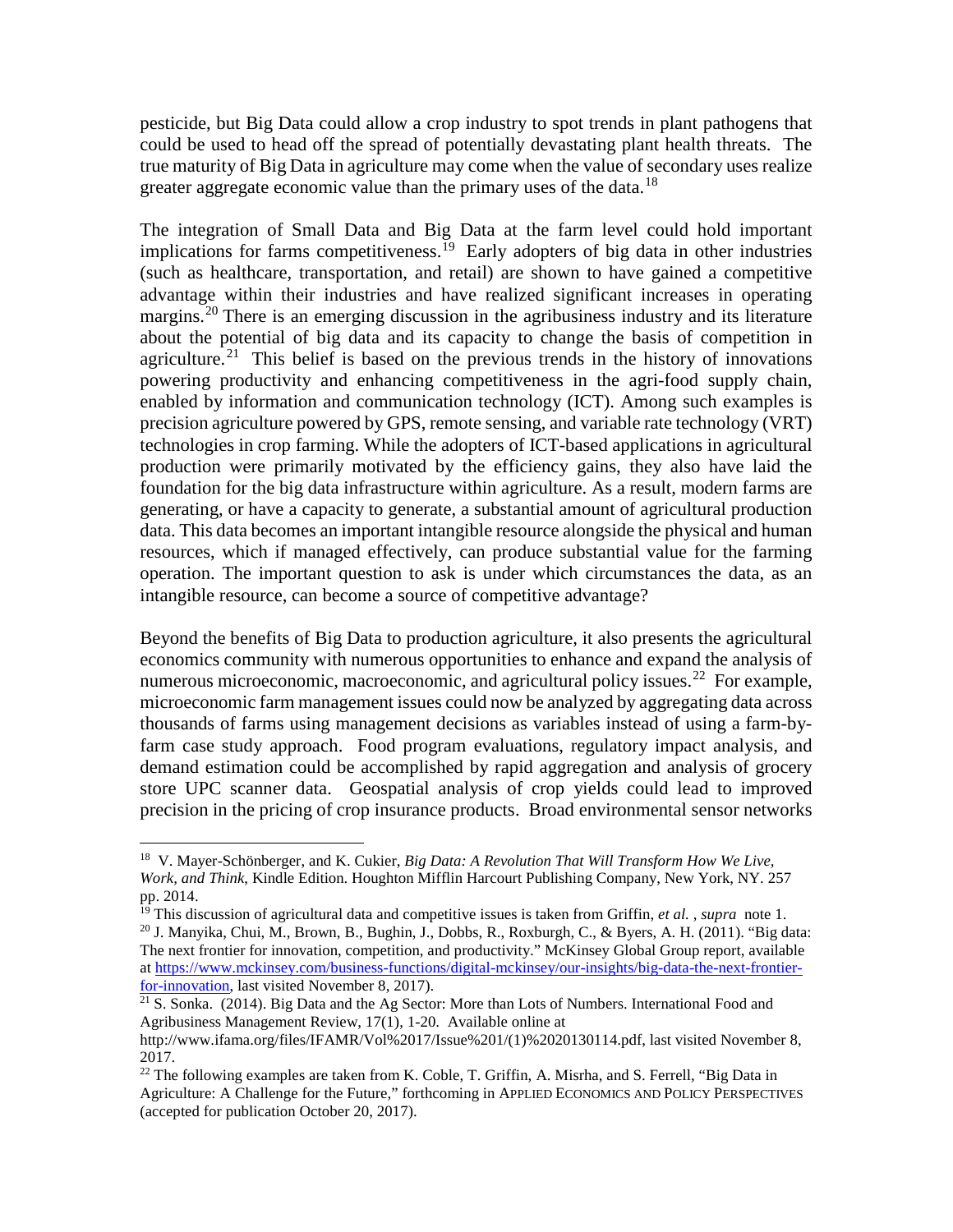coupled with farm data could significantly enhance the ability to manage crop fertilizer applications to minimize nutrient runoff impacts.

To understand the potential policy implications of Big Data's growth in agriculture, one must recall that one of the defining characteristics of agricultural Big Data is combining data from multiple farms into a community. A leading reason for this is that each farmer becomes a variable (rather than a constant) once a critical mass of farms is in the community. When farm data were isolated to a single farm, then there was no opportunity to evaluate the management practices specific to that farmer, *i.e.* the management was held constant.

Farm data must be aggregated to perform community analysis. A leading example of community analysis is evaluating how a product (G for "genetics," from classic varietal or hybrid tests) in a given location (E for "environment," including soils, weather, and other uncontrolled factors) under the farm's production practices (M for "management," including controlled factors such as planting dates, seeding rates, timing of operations, tillage practices and many others). When farm data are not aggregated across numerous farms, then the data remain 'small' and the value is limited since the M in analysis known as GxExM, is not a viable variable (only the traditional GxE). When data are aggregated such that M is a variable to the analysis GxExM, insights can be discovered for a majority of participants. Examples of previously unknown discoveries may include which products or bundle of products (seed, fungicides, planting dates) maximize profitability for a given region under specific farm production practices.

Each player (and each group of players) benefit differently with respect to the big data system. One must consider how these different players benefit to comprehend how the value of Big Data systems may be captured relative to the data contributors (farmers) and aggregators (ATPs). The economics of networks are important to fully understand the value gained from the big data community. The value of the data community depends not only on the quality of the data but on how many others participate in the system. Data from numerous farms aggregated into a community are more valuable than data from any one individual farm. In the long run, the aggregator controlling the flow of data enjoys the majority of the value. Other groups, such as those offering analytic services of the aggregated data, enjoy their value capture especially in the short run. Once a critical mass of farms are in the data community, *i.e.* the long run, farmers' bargaining power with the data aggregator likelywill be greatly reduced.

In the long-run the majority of the value will be enjoyed by the one controlling the data community, *i.e.* the data service provider. Other players such as input manufacturers, retailers, and advisors may enjoy their own levels of varying value capture. The important part to be cognizant is that 1) the farmer is not the only player at the big data table and 2) the farmer is not likely to receive the vast majority of the value from participating in the big data system. However, that is not to say that farmers will not still see potentially important benefits from the analyses provided by Big Data systems. Such systems pose the opportunity of providing potentially unprecedented insights to inform farm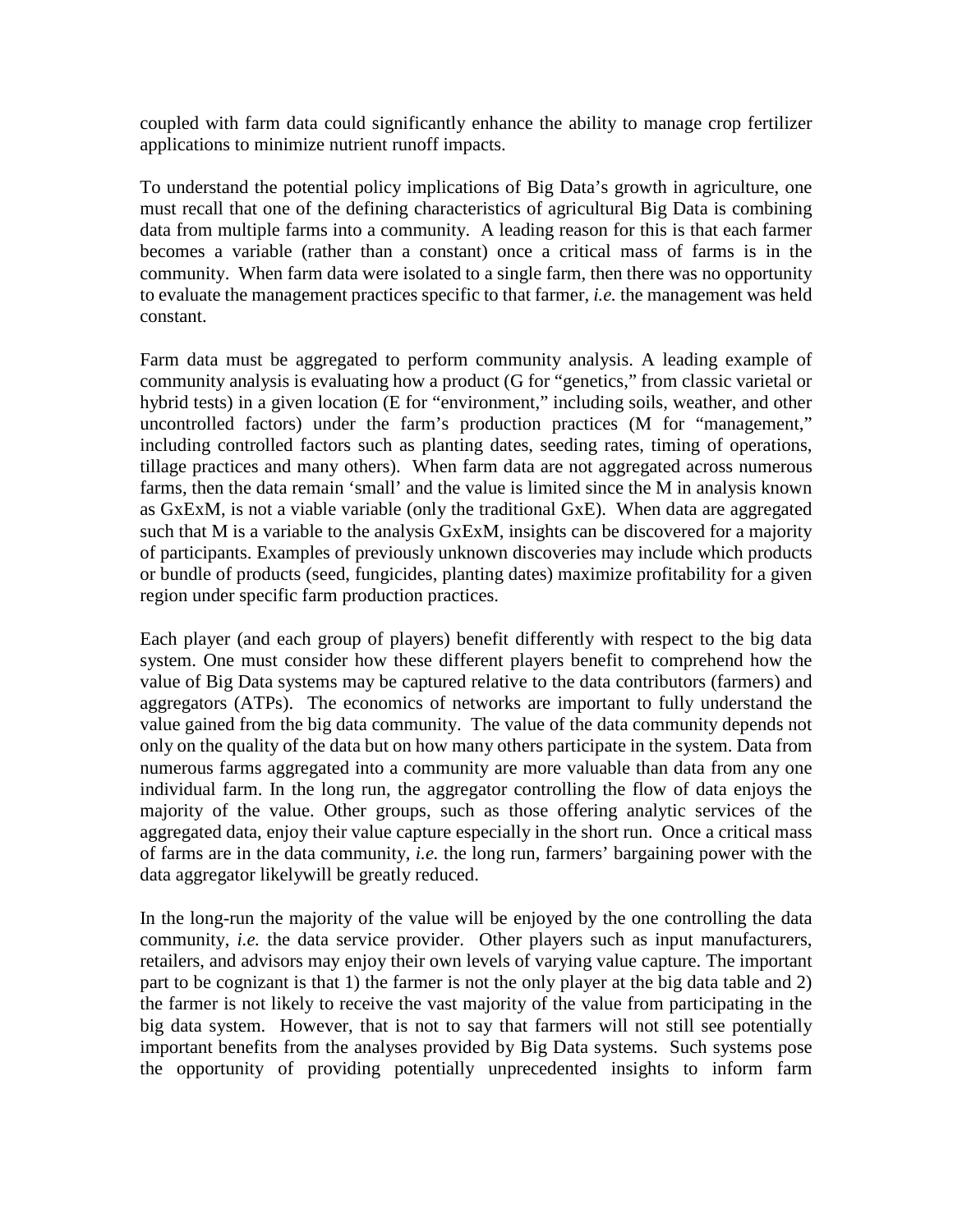management decisions, decreasing production risk, and potentially reducing financial and market risks as well.

While there are countless potentially positive uses of Big Data tools, any tool can also be misused. Farmers, ranchers, and other participants in the agricultural industry have expressed concerns about several potential misuses of agricultural data beyond the mere disclosure of confidential information (discussed below). Some producers worry that the ability of equipment manufacturers to access a significant amount of data about their operations, giving the manufacturers the ability to interpolate the farmer's financial condition and use such information to an unfair advantage in transactions with the farmer or to alter the balance of negotiating power in the manufacturer's favor for any number of transactions. Others worry about government agencies taking advantage of aggregated datasets to acquire information that the producer could not be compelled to produce without a formal legal process. Yet another concern is that falsified data could be introduced into individual or aggregated agricultural datasets to skew environmental assessments of farm performance.

One additional Big Data challenge worries both producers and economists. As stated in Coble, *et. al:[23](#page-10-0)*

The Holy Grail for market participants is to get perfect information as soon as it is knowable, and preferably before it is knowable to others. While Big Data has a long, long way to go before achieving this, bigger steps toward that goal are being taken faster than ever before. Thus, a significant concern with aggregating agricultural data is whether  $-$  either legitimately or not  $$ a small number of market participants (or a single actor) could get access to information sufficient to move (or even manipulate) markets faster than, or to the exclusion of, other market participants. While there are numerous rules in place to deal with a broad range of market-manipulating activities, none of these current rules contemplate the type of actions that could take place with a sufficiently large aggregated dataset. Currently, there are various rules restricting insider trading (see 17 C.F.R. §1.59(a), 17 C.F.R. § 1.3(ee)), and government employees are prohibited from using data for financial gain that has not been disseminated to the public (7 U.S.C.  $§6c(a)(3)$ ). However, there are no rules governing "very good market information" such as that which could be obtained through completely legal means by aggregating sufficient telematics data (as an example). As a result, research on the potential market effects of growing market asymmetries that could be triggered by growing Big Data aggregations and the implications of policies restricting the use of aggregated data in commodity market transactions could do much to inform the development of law in the arena.

Only time and experience will tell whether these concerns are well-founded, but the fact they exist may well impact producers' willingness to participate in Big Data systems, and

<span id="page-10-0"></span><sup>23</sup> *Supra*, not[e 22.](#page-8-5)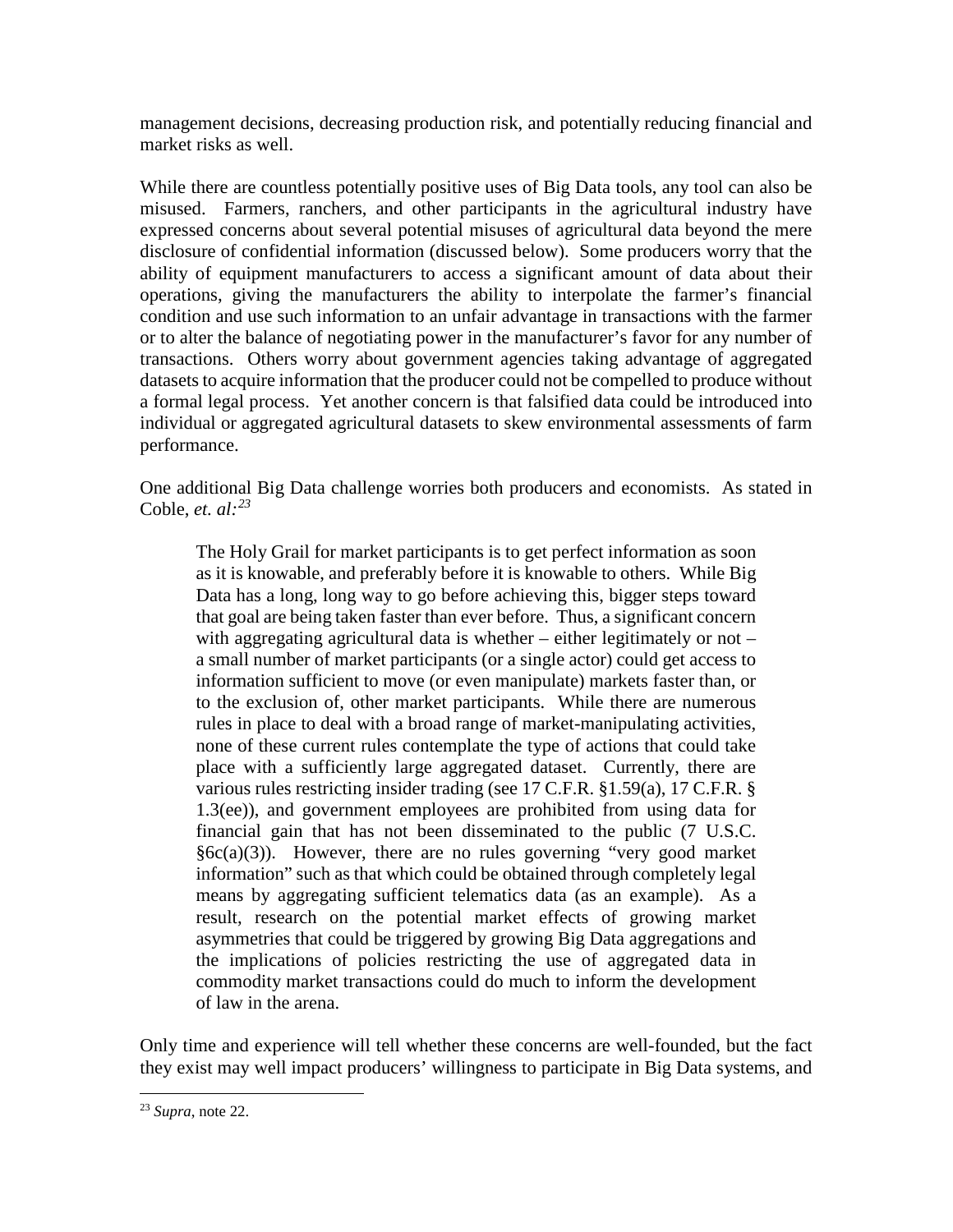thus impact the future of the industry. Most industry observers believe the benefits to individual producers and the agricultural industry as a whole far outweigh the potential risks. However, bringing about the full economic benefits of Big Data in agriculture requires a robust system by which large numbers of agricultural producers can share their data since the predictive power of statistical analysis increases with the number of observations available for each variable examined<sup>[24](#page-11-0)</sup>. The agricultural data industry is working tirelessly to create those systems. The issue is one of trust – farmers must feel they can trust Big Data systems before they will participate. Thus, the issue of most concern to this hearing may not be whether we will have systems that *can* accept and analyze that data; it is perhaps how Congress can facilitate the development of an environment in which farmers *will* share their data. Metcalfe's Law states that the value of a network is proportionate to the number of its members. Put another way, Facebook has little value if you are its only member, but it has tremendous value when populated by millions of members. Thus, agricultural producers can only harness the value of Big Data if we can foster an environment in which they are comfortable sharing their data. However, that participation might be inevitable given the increasing prevalence of data-collection technologies. As Griffin and Shanoyan observe, going "off the grid" with respect to agricultural data may be possible in the near term, but eventually will require farmers to use then-antiquated technology, placing them at further competitive disadvantage.<sup>[25](#page-11-1)</sup>

Given this potential inevitability of data sharing, one must turn to questions of what rights farmers can retain in their shared data. Do they retain ownership of their information? Is there any hope of retaining their privacy in that information once it is shared?

## <span id="page-11-2"></span>**2.3 Framing the legal issues surrounding data in agriculture**

The issues involved in the discussion of data in agriculture are almost innumerable, but many can be brought under the umbrella of two over-arching concepts: agricultural data ownership, and protections against its unauthorized disclosure. Although each of these issues is discussed in greater detail later in this testimony, a brief framing of each issue is provided here.

# **2.3.1. Ownership of agricultural data**

As agricultural producers began to realize the information they were generating (and, in some cases, sharing with service providers) had potential economic value, questions began to arise regarding who had the superior "ownership" right to that information, given that multiple parties had a hand in its creation. Further, the realization of agricultural data's value changed the relative negotiation power between parties. This is an important concept; if their data is shared by someone other than them with a third party, that sharing may cause the farmer to lose negotiation power with vendors, landlords, and the like as a

<span id="page-11-0"></span><sup>24</sup> *See generally* GEORGE G. JUDGE, ET AL, INTRODUCTION TO THE THEORY AND PRACTICE OF ECONOMETRICS  $(2<sup>nd</sup>$  ed, 1988), 96.

<span id="page-11-1"></span><sup>&</sup>lt;sup>25</sup> T. Griffin and A. Shanoyan, "Is Going Off the Grid Possible in the Age of Farm Data?" Kansas State University, [https://www.agmanager.info/machinery/precision-agriculture/precision-ag-farm-data](https://www.agmanager.info/machinery/precision-agriculture/precision-ag-farm-data-blog/going-grid-possible-age-farm-data)[blog/going-grid-possible-age-farm-data](https://www.agmanager.info/machinery/precision-agriculture/precision-ag-farm-data-blog/going-grid-possible-age-farm-data) (last visited November 7, 2017).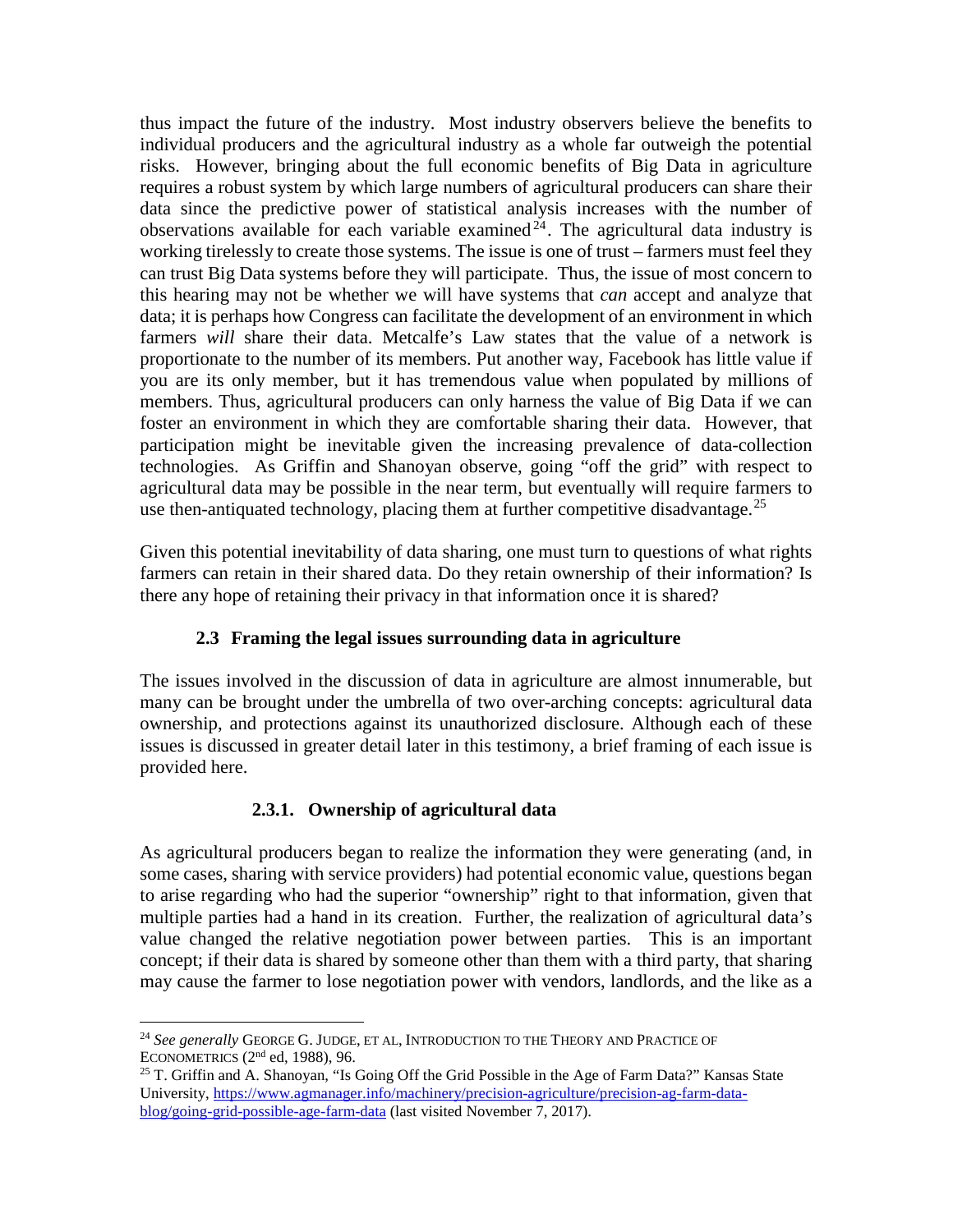result. Thus, farmers may wish to assert "ownership" of data so as to exercise one of the rights of property ownership, namely, to exclude others from its use. Thus, this issue might be framed as "*Who owns data generated about an agricultural producer's operation?"*

## **2.3.2. Privacy rights for agricultural data**

As discussed in more detail below, it is possible – and even likely –the greatest economic value of agricultural data to the farm owner comes not from his or her own analysis of the data but from its aggregation with data from hundreds or even thousands of other farms (in a true Big Data model) to provide management information and trend identification that could not be derived from any smaller dataset. For example, one of the most common analyses provided by ATPs to farmers are "comparative analytics" (for example, benchmarking performance relative to similarly-situated operations). While that might have some economic value for the producer, much greater benefits await via advanced analysis. The balance of negotiating power between the farmer and the aggregator will eventually determine what proportion of the analyses conducted benefit each party. While aggregation may in some ways reduce the disclosure or discovery of information about any one farm (through the anonymization of individual farm data by aggregation with many other farms), it naturally also raises fears about the release of that information (whether the result of intentional activity such as database hacking or an accidental disclosure). This leads to the second question: "*What protections prevent the disclosure of agricultural data to outside parties?"*

# **3. Current Legal Framework for Ownership of Agricultural Data**

The United States has one of the most robust systems of property rights in the world, empowered by a legal system making it easy (relatively speaking) to enforce those rights. Thus, the first place many look for a means of protecting one's data from misappropriation and/or misuse is the property right system. This requires one to examine who "owns" agricultural data. The answer to the question is not simple, though, as traditional notions of property ownership find challenge in their application to pure information.

The notion of property ownership typically involves some form of six interests, including the right to possess (occupy or hold), use (interact with, alter, or manipulate), enjoy (in this context, profit from), exclude others from, transfer, and consume or destroy. Some of these interests do not fit, or at least do not fit well, with data ownership. Excluding others from data, for example, is difficult, particularly when it is possible for many people to "possess" the property without diminishing its value to the others, just as the value of a book to one person may not be diminished by the fact other people own the same book.<sup>[26](#page-12-0)</sup> Thus, the better question may be "*What are the rights and responsibilities of the parties in a data disclosure relationship with respect to that data*?"[27](#page-12-1)

<span id="page-12-2"></span><span id="page-12-0"></span><sup>26</sup> L. Smith. 2006. "RFID and other embedded technologies: who owns the data?" SANTA CLARA COMPUTER AND HIGH TECHNOLOGY LAW JOURNAL

<span id="page-12-1"></span><sup>&</sup>lt;sup>27</sup> R. Peterson. 2013. "Can data governance address the conundrum of who owns data?" Educause blog, [http://www.educause.edu/blogs/rodney/can-data-governance-address-conundrum-who-owns-data,](http://www.educause.edu/blogs/rodney/can-data-governance-address-conundrum-who-owns-data) last accessed November 8, 2017.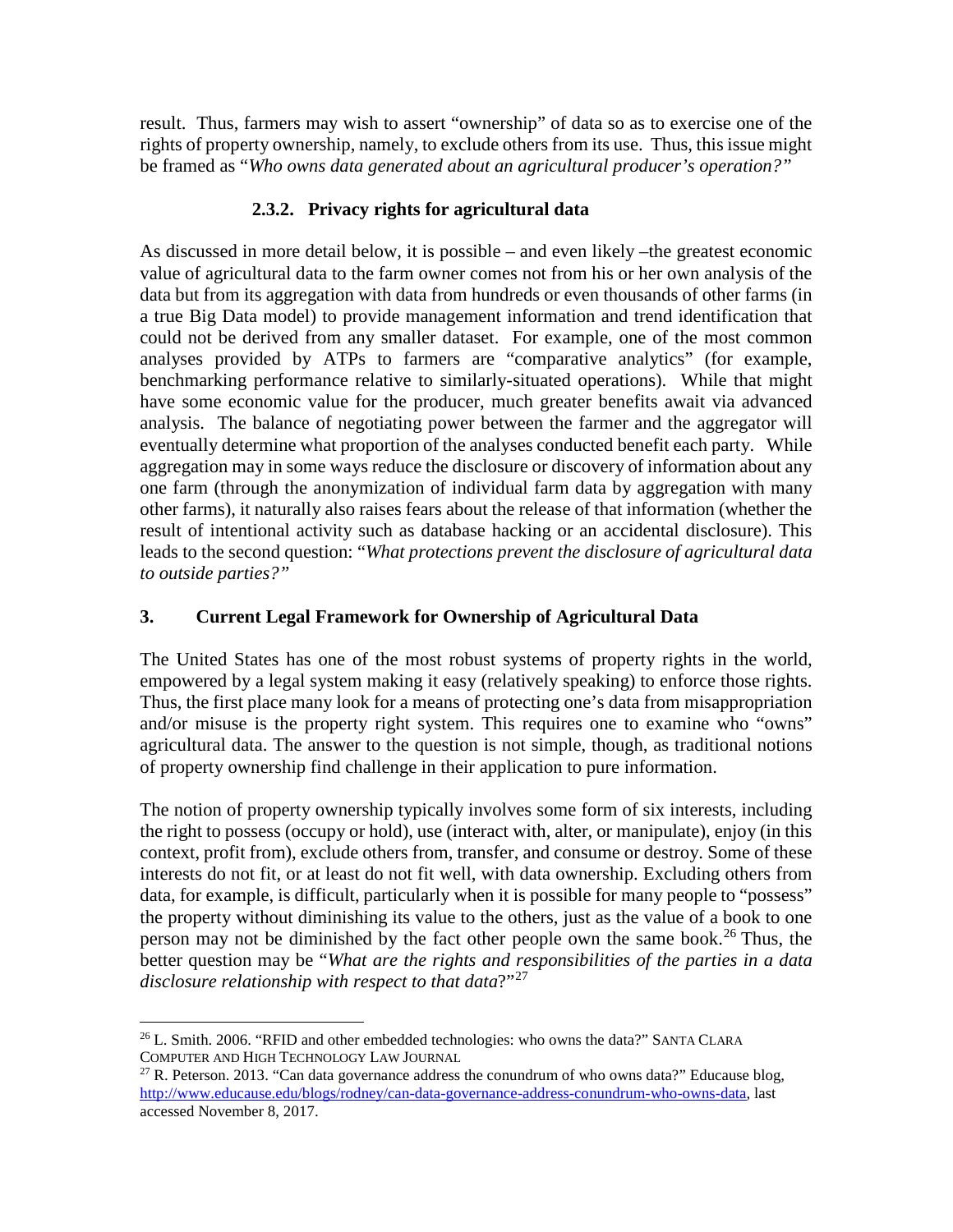Data is difficult to define as a form of property, but it most closely resembles intellectual property. As a result, the intellectual property framework serves as a useful starting point to define what rights a farmer might have to their agricultural data. Intellectual property can be divided into four categories: (1) trademark, (2) patent, (3) copyright, and (4) trade secret. The first three areas compose the realm of federal intellectual property law as they are defined by the Constitution as areas in which Congress has legislative authority.<sup>[28](#page-13-0)</sup> Since trademark is not relevant to a discussion about data,  $2<sup>9</sup>$  the analysis will focus on patent, copyright, and trade secret.

## **3.1 Application of patent law to agricultural data**

The U.S. Patent Act states "whoever invents or discovers any new and useful process, machine, manufacture, or composition of matter, or any new and useful improvement thereof, may obtain a patent therefor" (35 U.S.C. § 101). Generally, for an invention to be patentable, it must be useful (capable of performing its intended purpose), novel (different from existing knowledge in the field), and non-obvious (somewhat difficult to define, but as set forth in the Patent Act, "a patent may not be obtained… if the differences between the subject matter sought to be patented and the prior art are such that the subject matter as a whole would have been obvious at the time the invention was made to a person having ordinary skill in the art to which said subject matter pertains").<sup>[30](#page-13-2)</sup> Patent serves as a poor fit for a model of agricultural data ownership since it protects "inventions." Raw data, such as agricultural data, would not satisfy the definition of invention.

It should be noted patentable inventions could be derived from the analysis of agricultural data. While this does not mean the data itself is patentable, it does suggest that any agreement governing the disclosure of agricultural data by the agricultural producer should address who holds the rights to inventions so derived.

# **3.2 Application of copyright law to agricultural data**

The federal Copyright Act states the following:

Copyright protection subsists, in accordance with this title, in original works of authorship fixed in any tangible medium of expression, now known or later developed, from which they can be perceived, reproduced, or otherwise communicated, either directly or with the aid of a machine or device. Works of authorship include the following categories:

literary works;

musical works, including any accompanying words; dramatic works, including any accompanying music;

<span id="page-13-2"></span>30 35 U.S.C. §§ 102, 103.

<span id="page-13-0"></span><sup>28</sup> U.S. Constitution, Article I, § 8, clause 8.

<span id="page-13-1"></span><sup>&</sup>lt;sup>29</sup> The Federal Trademark Act (sometimes called the Lanham Act) defines trademark as "any word, name, symbol, or device, or any combination thereof...to identify and distinguish his or her goods, including a unique product, from those manufactured or sold by others and to indicate the source of the goods, even if that source is unknown." 15 U.S.C. § 1127.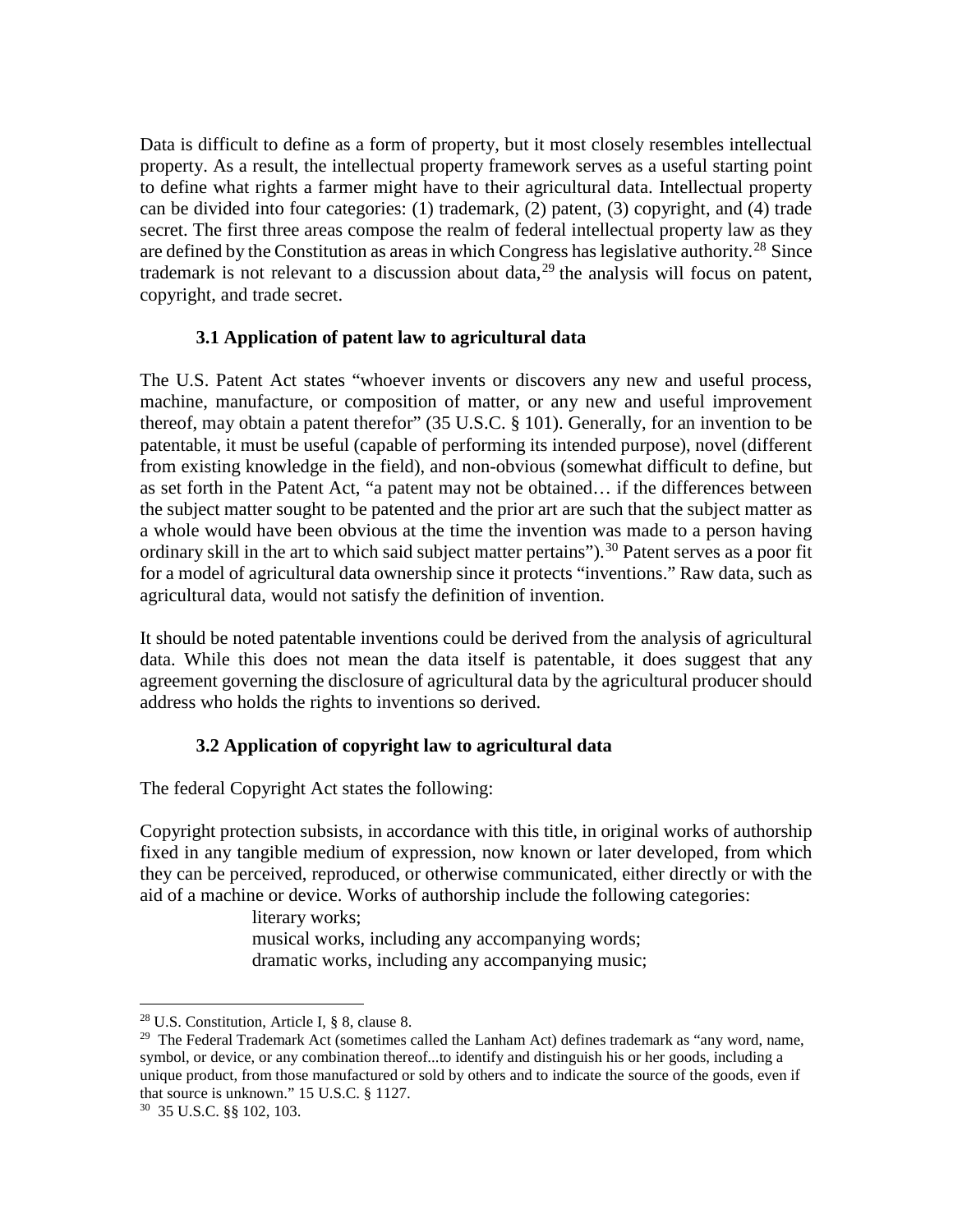pantomimes and choreographic works; pictorial, graphic, and sculptural works; motion pictures and other audiovisual works; sound recordings; and architectural works. [31](#page-14-0)

More so than trademark and patent, the copyright model at least resembles a model applicable to agricultural data. At the same time, however, the model also has numerous problems in addressing agricultural data. First, the list of "works of authorship" provided in the statute strongly suggests a creative component is important to the copyrightable material. Second, the term "original works of authorship" also has been interpreted to require some element of creative input by the author of the copyrighted material. This requirement was highlighted in the case of *Fiest Publications Inc. v. Rural Telephone*  Service Company,<sup>[32](#page-14-1)</sup> where the U.S. Supreme Court held the Copyright Act does not protect individual facts. In *Fiest*, the question was whether a pure telephone directory (consisting solely of a list of telephone numbers, organized alphabetically by the holder's last name) was copyrightable. Since the directory consisted solely of pure data and was organized in the only practical way to organize such data, the Supreme Court held the work did not satisfy the creative requirements of the Copyright Act.<sup>[33](#page-14-2)</sup> This ruling affirmed the principle that raw facts and data, in and of themselves, are not copyrightable. Put another way, the fact that ABC Plumbing's telephone number is 555-1234 is not copyrightable. However, an author can add creative components to facts and data such as illustrations, commentary, or alternative organization systems and can copyright the creative components even if they cannot copyright the underlying facts and data. Continuing the analogy, ABC's phone number alone is not copyrightable, but a Yellow Pages<sup>®</sup> ad with ABC Plumbing's number accompanied by a logo and a description of the company's services *would* be copyrightable.

Agricultural data in and of itself may not be copyrightable, but it can lead to copyrightable works. For example, agricultural data may not be copyrightable, but a report summarizing the data and adding recommendations for action might be. Again, then, it is incumbent upon those disclosing agricultural data to include language in their agreements with the receiving party to define the rights to such works derived from the data.

A separate issue regarding copyrights deriving from agricultural data also continues to emerge. Increasingly, the original agricultural data is never even disclosed to the agricultural producer; rather, the data has been processed into a report or a new form through use of a computer algorithm. Quite simply, agricultural producers may often receive a completely computer-generated report with no human author. This requires moving into the realm of copyrights in computer generated works – an area that is far from settled.<sup>[34](#page-14-3)</sup> The evolution of understanding who holds the rights to computer-generated works with regard to agricultural data played out recently in the discussions surrounding

<span id="page-14-1"></span><span id="page-14-0"></span> $31 \t17 \tU.S.C.$  § 102(a).<br> $32 \t499 \tU.S.$  340 (1991).

<span id="page-14-2"></span><sup>33</sup> *See id.*

<span id="page-14-3"></span><sup>&</sup>lt;sup>34</sup> See generally M. Leaffer, UNDERSTANDING COPYRIGHT LAW, 109-110 (5<sup>th</sup> ed. 2011).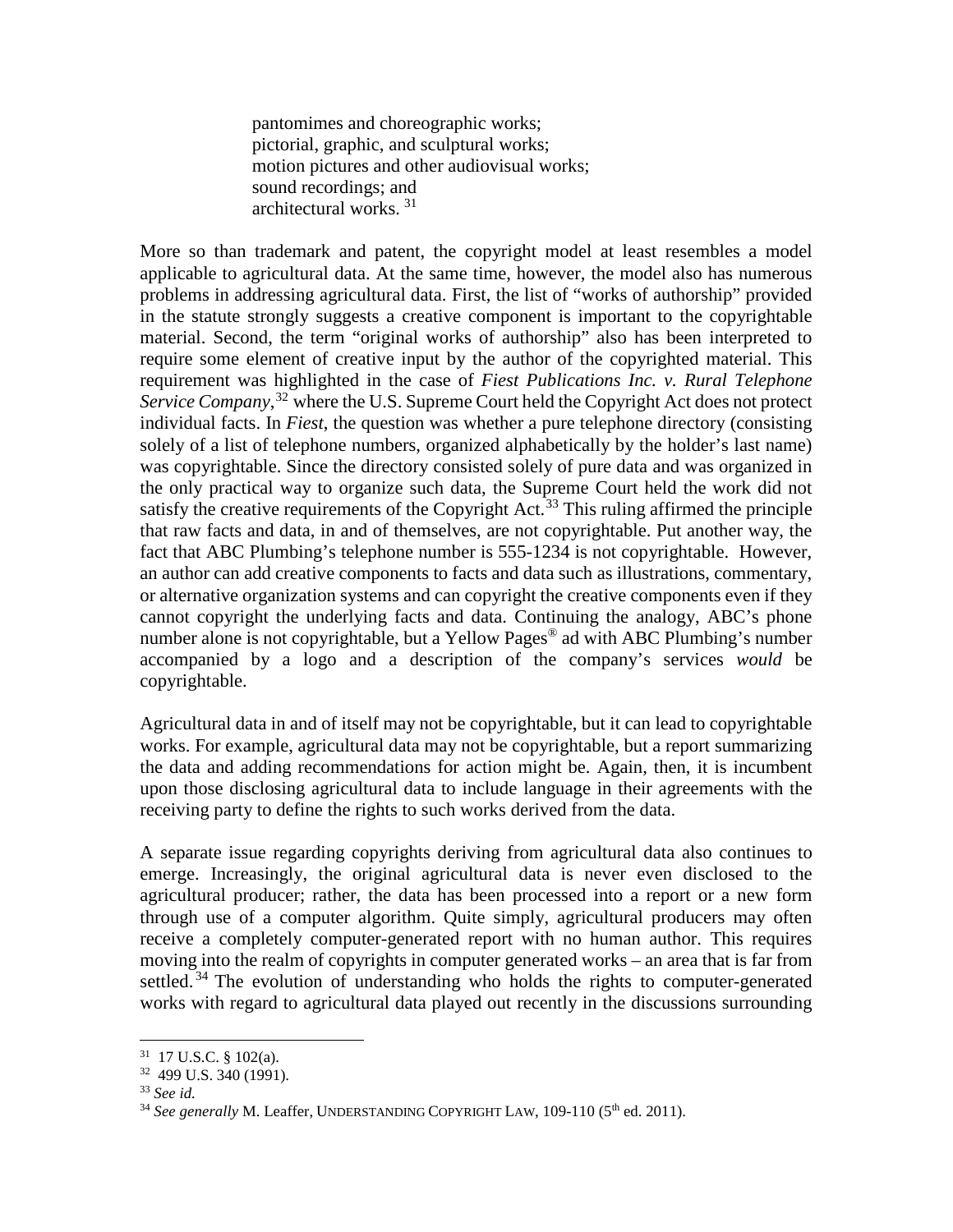comments by Deere & Company on proposed exemptions to the Digital Millennium Copyright Act<sup>[35](#page-15-0)</sup> regarding copyright protection systems in vehicle software.<sup>[36](#page-15-1)</sup>

## **3.3 Application of trade secret law to agricultural data**

While trademark, patent, and copyright do not appear to fit as models for farm data ownership, trade secret has the potential to serve the agriculture industry's concerns regarding rights in data shared with Big Data service providers. Importantly, trade secret is a function of state law (unlike trademark, patent, and copyright, which are all creatures of federal law). At the time of this testimony, all but three states have adopted the Uniform Trade Secrets Act, providing a degree of consistency in trade secret law across most states.

Under the Uniform Trade Secrets Act ("UTSA"), a "trade secret" is defined as:

… information, including a formula, pattern, compilation, program, device, method, technique, or process, that:

- (i) derives independent economic value, actual or potential, from not being generally known to, and not being readily ascertainable by proper means by, other persons who can obtain economic value from its disclosure or use, and
- (ii) is the subject of efforts that are reasonable under the circumstances to maintain its secrecy.

Importantly, this definition makes clear "information… pattern[s], [and] compilation[s]" can be protected as trade secret. This, at last, affords hope of a protective model for farm data. This is not to say that trade secret is a perfect model for protecting farm data, however. Note the two additional requirements of trade secret: first, the information has actual or potential economic value from not being known to other parties, and second, it is the subject of reasonable efforts to maintain the secret.

The first provision requires that to be protected as a trade secret, farm data such as planting rates, harvest yields, or outlines of fields and machinery paths must have economic value because such information is not generally known. While a farmer may (or may not) have a privacy interest in this information, the question remains as to whether the economic value of that information derives, at least in part, from being a secret. The counterargument to that point is the economic value of the information comes from the farmer's analysis of that information and the application of that analysis to his or her own operation – a value completely independent of what anyone else does with the information – and that the information for that farm, standing alone, has no economic value to anyone else since that

<span id="page-15-1"></span><span id="page-15-0"></span><sup>35</sup> 17 U.S.C. §§ 512, 1201–1205, 1301–1332; 28 U.S.C. § 4001

<sup>36</sup> *See* Deere & Company, "Long Comment Regarding a Proposed Exemption Under 17 U.S.C. 1201" (2015). Available a[t http://copyright.gov/1201/2015/comments-](http://copyright.gov/1201/2015/comments-032715/class%2022/John_Deere_Class22_1201_2014.pdf)

[<sup>032715/</sup>class%2022/John\\_Deere\\_Class22\\_1201\\_2014.pdf](http://copyright.gov/1201/2015/comments-032715/class%2022/John_Deere_Class22_1201_2014.pdf) (last visited November 8, 2017). *Compare* K. Weins, WIRED (Business Blog Section, online edition) (editorial) "We Can't Let John Deere Destroy the Very Idea of Ownership," April 21, 2015.<http://www.wired.com/2015/04/dmca-ownership-john-deere/> (last visited November 8, 2017).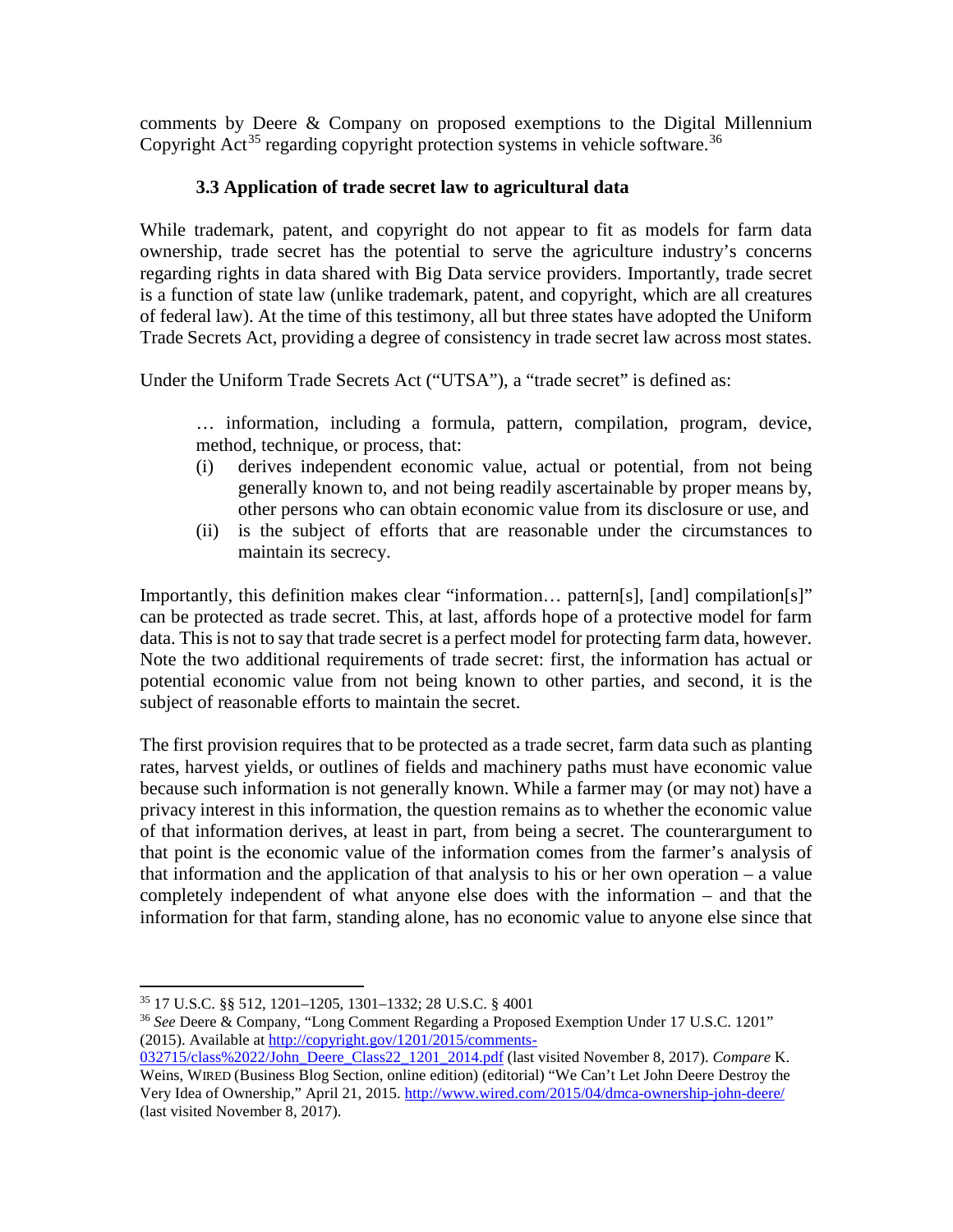information is useless to anyone not farming that particular farm.<sup>[37](#page-16-0)</sup> One can see this first element poses problems for the trade secret model. It should be noted here there is a clear economic benefit to the collection of farm data; otherwise companies would not be investing billions of dollars to position themselves in the agricultural data industry. [38](#page-16-1) This represents a question yet to be answered clearly by the body of trade secret law: whether one can have trade secret protection in information that standing alone has no economic value to other parties, but does have such value when aggregated with similar data from other parties.

The second provision – the data be subject to reasonable efforts to maintain its secrecy – also finds problems in an environment where the data is continuously uploaded to another party without the intervention of the disclosing party. The fact that data are disclosed to another party does not mean it cannot be protected as a trade secret; if that were the case, there would be little need for much of trade secret law. Rather, the question is how and to whom the information is disclosed. As noted in the Restatement (Third) of Unfair Competition's comments on the Uniform Trade Secret Act, "…the owner is not required to go to extraordinary lengths to maintain secrecy; all that is needed is that he or she takes reasonable steps to ensure that the information does not become generally known."<sup>[39](#page-16-2)</sup>

The question becomes what constitutes "reasonable steps" to keep continuously uploaded data protected, or data that is voluntarily shared with a Big Data ATP. Almost certainly this means there must be some form of agreement in place between the disclosing party and the receiving party regarding how the receiving party must treat the received information, including to whom (if anyone) the receiving party may disclose that information. Such agreements are discussed in greater detail below. However, there is some question as to whether any agreement could protect the trade secret claim for data that was disclosed to an ATP. When one discusses farm data privacy, one often consider the concept of remaining anonymous. However, in the Big Data world anonymity is no longer achievable, at least in the same manner as it once was. Mayer‐Schönberger and Cukier describe how even sanitized data can reveal the identity of individuals by combining additional layers of (probably publicly available) data. Given the prevalence of public geospatial data, data from USDA, and plat maps, it is possible in many circumstances to use those data layers with a sanitized community of farm data to reveal all the data that were intended to remain anonymous. As a result, one could argue sharing data with an aggregator essentially renders it ineligible as a trade secret (regardless of a non-disclosure agreement with the aggregator) since the receiver cannot make a reasonable guarantee that the data can be kept secret.<sup>[40](#page-16-3)</sup> This concept has implications not only for the potential

<span id="page-16-0"></span> $37$  An agricultural producer could, hypothetically, use such data to bid rented agricultural land away from another tenant if they could somehow demonstrate they could provide the landowner with evidence they could increase the landowner's returns. However, this seems a tenuous argument for the economic value element of the UTSA test and has no application at all in a scenario with owned agricultural land. 38 *See* B. Upbin, FORBES (Tech business blog), "Monsanto Buys Climate Corp for \$930 Million," October

<span id="page-16-1"></span><sup>2, 2013.</sup> [http://www.forbes.com/sites/bruceupbin/2013/10/02/monsanto-buys-climate-corp-for-930-](http://www.forbes.com/sites/bruceupbin/2013/10/02/monsanto-buys-climate-corp-for-930-million/)

<span id="page-16-2"></span>[million/.](http://www.forbes.com/sites/bruceupbin/2013/10/02/monsanto-buys-climate-corp-for-930-million/) 39 Smith, *supra* note 26, *citing* Restatement of Unfair Competition (Third) §757 (1995). 40 Griffin and Shanoyan, *supra* not[e 25.](#page-11-2)

<span id="page-16-3"></span>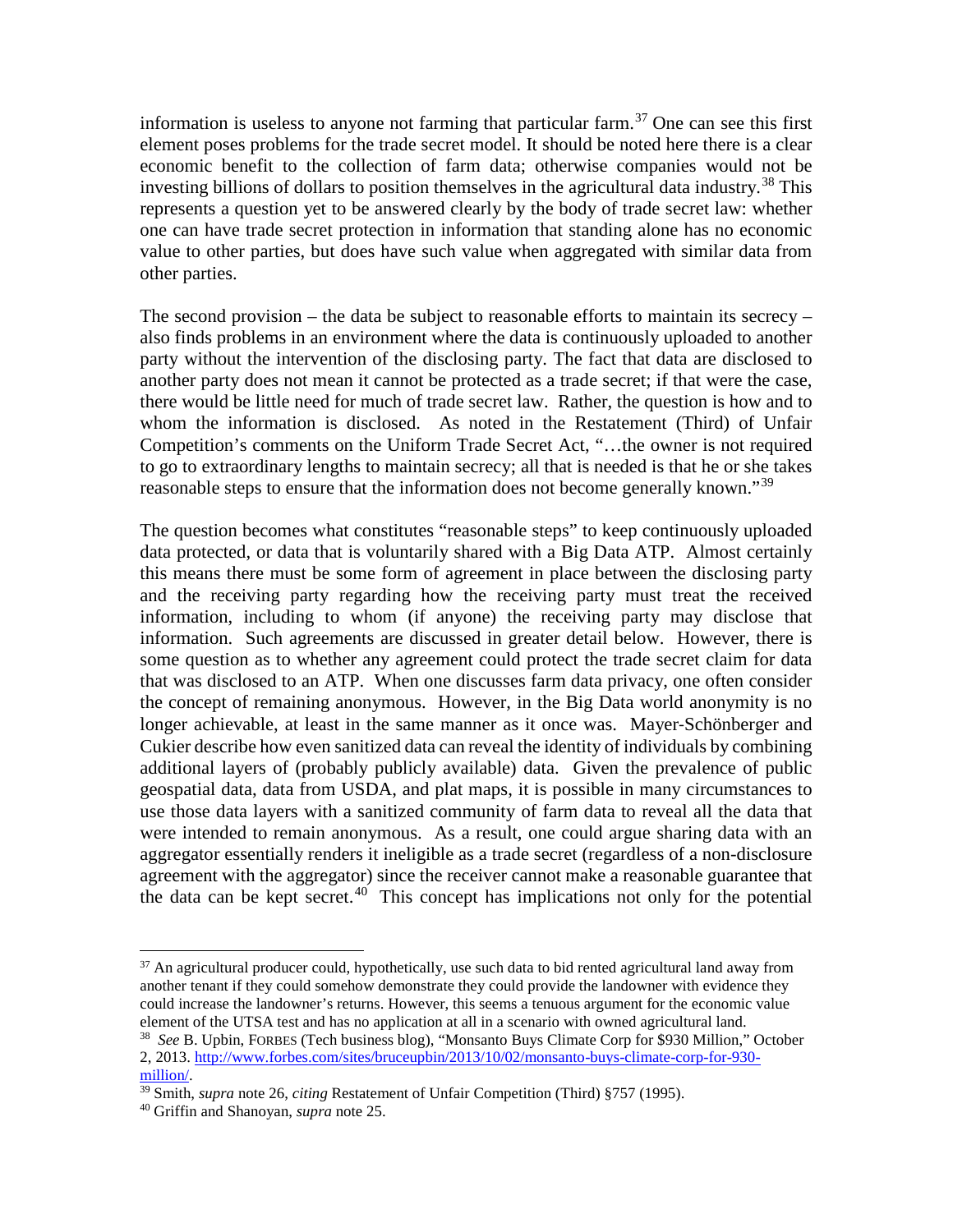application of trade secret principles to agricultural data, but to broader privacy policy concerns as well.

Assuming for the moment that trade secret protection can be obtained for agricultural data, one should consider the use of a "non-disclosure agreement" when sharing data with an ATP. While an explicit written "non-disclosure agreement" (or "NDA") is not necessary to claim trade secret protection, such an agreement is almost certainly a good idea if an agricultural producer wishes to retain a protectable ownership interest in their data if such an interest exists. Not only can such an agreement clarify a number of issues unique to the relationship between the disclosing and receiving parties, but also can address numerous novel issues in the current information environment that trade secret law have not yet reached.

The concept of NDAs as separate agreements may be practicable for one-on-one relationships, such as those between agricultural producers and smaller consulting firms, negotiating separate agreements with multiple entities poses significant transaction costs. This problem is particularly magnified when one considers larger corporate service providers who would face the issue of negotiating tens of thousands of NDAs. Unsurprisingly, such entities choose to create standard agreements in their form contracts. While certainly understandable, this in turn creates the "opt-out problem" wherein a farmer who believes the form contract does not adequately protect his or her interests is forced to either agree to the form or do without the product or service – which may be the only product or service compatible with a significant portion of the very expensive equipment he or she already owns or uses. This then provokes the discussion of whether such contracts are enforceable or are, instead, adhesion contracts. There is yet to be found consistency among federal courts as to the enforceability of such software use agreements.<sup>[41](#page-17-0)</sup>

To conclude the trade secret analysis, colorable arguments exist both for and against the proposition farm data poses an "ownable" and protectable trade secret. That said, this option provides the best doctrinal fit among the traditional intellectual property forms, and farmers wishing to preserve whatever rights they do indeed have in that data seem best advised to use the trade secret model to inform the their protective measures. Even so, use of trade secret doctrine as a protective measure for agricultural data has drawbacks in the lack of consistency among states in trade secret law (although the UTSA has done much to add consistency to the field) and the fact it is often a "backward looking" and costly solution since trade secret must frequently be used to seek damages (which are often difficult to both prove and quantify) through litigation after a disclosure has already been made.

<span id="page-17-0"></span><sup>&</sup>lt;sup>41</sup> The asymmetry of EULA's has led to allegations they represent "adhesion contracts" and should not be enforceable as a matter of policy. However, some courts have found insufficient evidence of adhesion and held such agreements enforceable. *Compare* cases finding EULAs enforceable: *Ariz. Cartridge Remanufacturers Ass'n v. Lexmark Int'l, Inc.,* 421 F.3d 981 (9th Cir., 2005); *ProCD, Inc. v. Zeidenberg*, 86 F.3d 1447 (7th Cir. 1996); *Microsoft v. Harmony Computers,* 846 F. Supp 208 (E.D.N.Y. 1994); *Novell v. Network Trade Center,* 25 F. Supp. 2d. 1218 (D. Utah, 1997) *with* cases finding EULAs unenforceable: *Step-Saver Data Systems Inc. v. Wyse Technology*, 939 F.2d 91 (3rd Cir. 1991); *Vault Corp. v. Quaid Software Ltd.* 847 F.2d 255 (5th Cir. 1988); *Klocek v. Gateway, Inc.,* 104 F. Supp. 2d 1332 (D. Kan. 2000).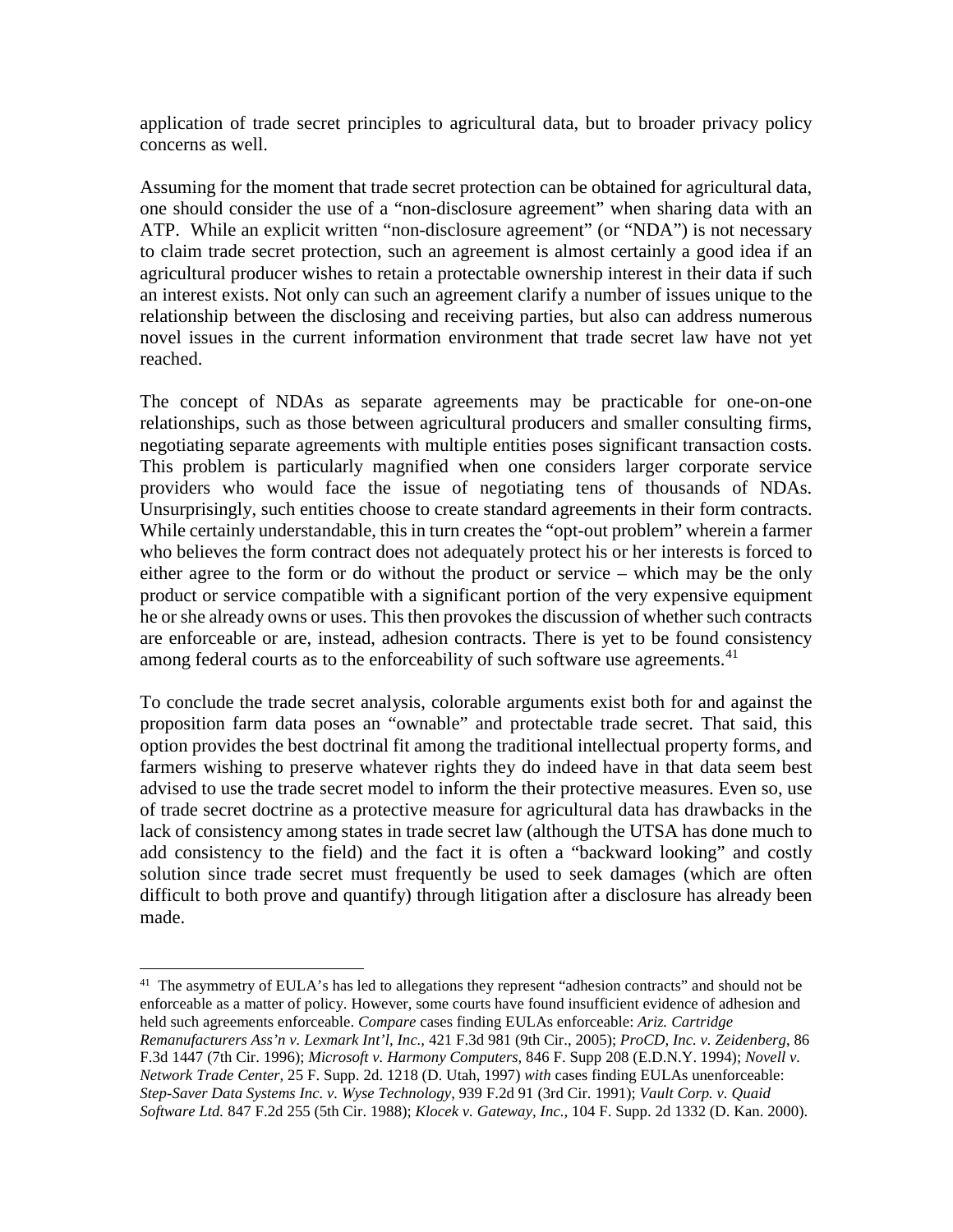### **4. Current Legal Framework for Privacy Rights in Agricultural Data**

Those concerned about the disclosure of personal data can certainly cite a number of damaging data breach examples. Recent history suggests many of the real threats in data transfers come from insufficient controls to prevent the disclosure of personally identifiable information ("PII") to outside parties and inadequate agreements on the uses of data by parties to whom it is disclosed.

To the extent producers regard agricultural data as proprietary, their concerns about its disclosure naturally invite a review of the release or theft of proprietary information in other sectors. One need not look far into the past to find numerous examples of the disclosure of PII, whether merely inadvertent or the result of targeted hacks. Attacks on companies' payment systems have resulted in the credit card information of hundreds of millions of customers from Adobe Systems (150 million customers), Heartland Payment Systems (130 million customers), TJX (parent company of TJ Maxx and Marshalls, 94 million customers), TRW Information Systems (credit reporting company, 90 million customers), Sony (70 million customers) each of which dwarf breaches attracting more media attention such as Home Depot (56 million customers) and Target (40 million customers).<sup>[42](#page-18-0)</sup> Perhaps the most troubling data breach in recent history, though, was the 2017 Equifax data breach, which exposed a large array of personal and financial data for over 1[43](#page-18-1) million.<sup>43</sup> The Equifax breach is especially troubling for many consumers, as Equifax was entrusted with the most sensitive personal information consumers could provide, and was supposed to serve as a secure repository for that information. It is reasonable to surmise that particular breach was a significant setback for the trust of agricultural producers in systems that could collect their financial data.

To some extent, there may be a very limited reasonable "expectation of privacy" in agricultural data since a significant segment of such data is available from public sources or sources obtainable from public vantage points (such as aerial or satellite imagery). Nevertheless, there remains an also-significant segment of data for which an argument could be made that a privacy interest exists. The challenge may be figuring out who has the best ability to protect that data from disclosure.

The greatest risk of data breaches for agricultural producers may be attacks against aggregators, since attacks against individual farm systems pose very high barriers relative to the amount of data such an attack could obtain. Theoretically, a hacker could tap into the tractor/implement network (also called the tractor/implement bus) using a number of commercially-available technologies allow farmers to plug into the network and access Controller Area Network ("CAN") messages directly; for example, one could purchase a CAN message reader ("CAN sniffer") to read machine diagnostic codes for repairs.<sup>[44](#page-18-2)</sup>

<span id="page-18-0"></span><sup>42</sup> J. Pepitone, "5 of the Biggest-ever Credit Card Hacks," (2013) CNN Money, a*vailable at* <http://money.cnn.com/gallery/technology/security/2013/12/19/biggest-credit-card-hacks/> (last visited November 8, 2017).

<span id="page-18-1"></span><sup>43</sup> Federal Trade Commission, "The Equifax Data Breach: What to Do."

<span id="page-18-2"></span><https://www.consumer.ftc.gov/blog/2017/09/equifax-data-breach-what-do> (last visited November 8, 2017). 44 Interview with Dr. John Fulton, Ohio State University Department of Food, Agricultural, and Biological Engineering, July 6, 2015.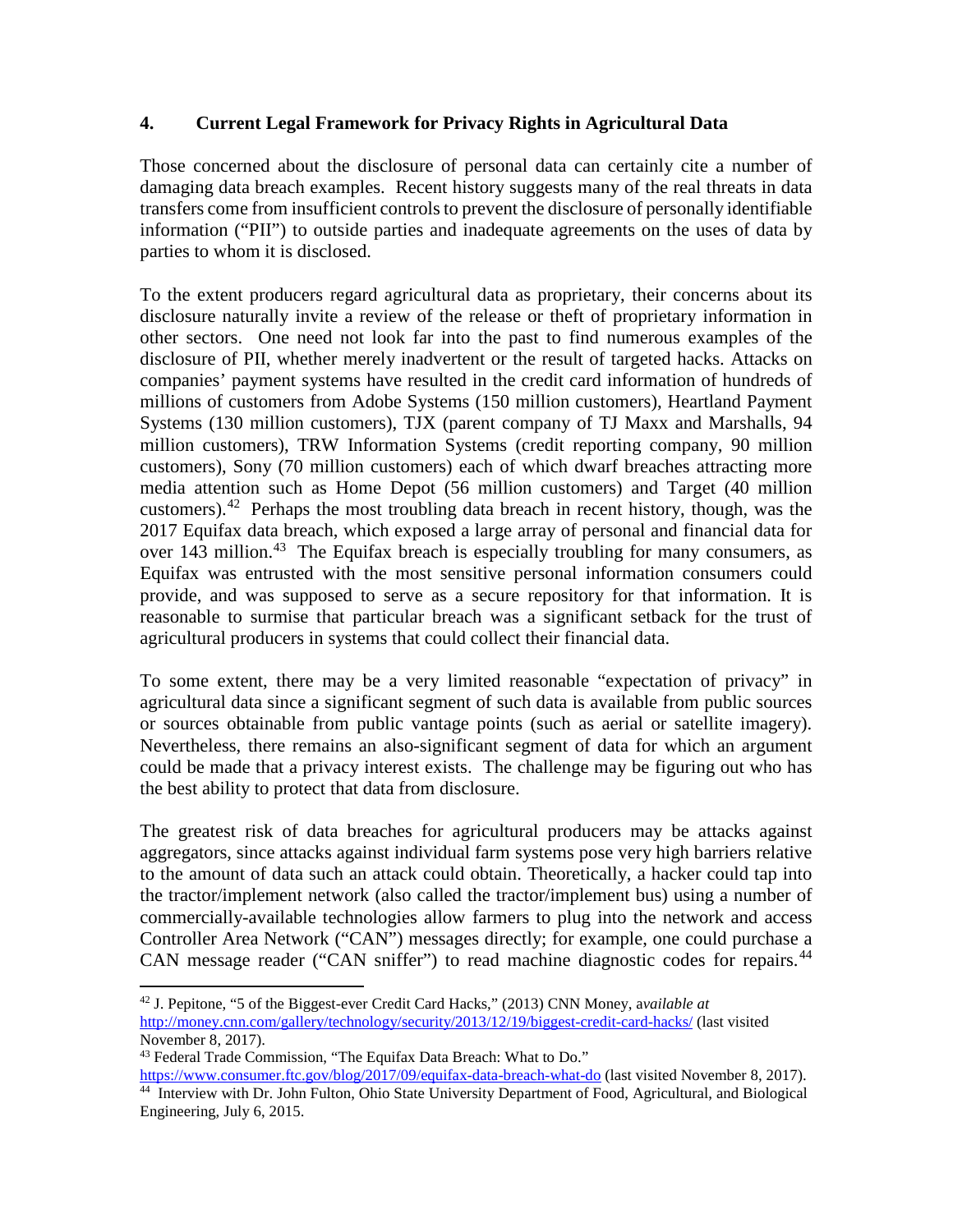Someone wishing to "steal" data would likely not want to be present to retrieve the data from the device, though, and would likely prefer to use a CAN data logger coupled with a device to wirelessly transmit the data. Many data loggers are available to the public as well; for example, the "Snapshot<sup>®</sup>" device used by Progressive Insurance for some insurance programs is simply a CAN data logger plugged into a vehicle's On-Board Diagnostic (OBD-II) port. [45](#page-19-0) Alternatively, of course, if one wanted to steal large amounts of agricultural data at once, one could attempt to hack a cellular network provider used by an equipment manufacturer to carry their data signals. Further, it should be noted the equipment manufacturer likely has no ability to specify or enforce the security protocols used to safeguard such cellular transmissions.

While such an approach would work for standard messages transmitted over the bus, it would not work for proprietary messages. To decode such messages, the prospective hacker would have to develop a system for decoding the information being provided from the task controller for the implement, and that task would take almost as much work (if not more) than the work in developing the task controller system in the first place.<sup>[46](#page-19-1)</sup> Note, that several companies now provide means for reverse-engineering proprietary CAN messages (such as those related to crop yield) so farmers can automatically transfer yield data to the cloud. Such technology could also be used to decode other proprietary information.<sup>[47](#page-19-2)</sup> Perhaps ironically, the growth of proprietary data network protocols that lead to complaints about the lack of interoperability of farm equipment systems could also provide greater protection against data breaches.

Additionally, the Global Positioning System "GPS" receiver in most systems connects directly to the implement's task controller. As a result, a "bug" might receive information about the commands sent to the implement but without the associated location data, rendering it meaningless. The bug would require its own GPS receiver along with implement data (the configuration and dimensions of the implement), which today could be done for a modest equipment cost. <sup>[48](#page-19-3)</sup> Obtaining agronomic data via a physical connection to an implement poses a task manageable for someone knowledgeable in SAE J1939 and ISO  $11783^{49}$  $11783^{49}$  $11783^{49}$  technology.<sup>[50](#page-19-5)</sup> However, building and deploying such a device

<span id="page-19-0"></span><sup>45</sup> *See* Progressive Corporation, "Snapshot® Terms and Conditions,"

<https://www.progressive.com/auto/snapshot-terms-conditions/> (last visited November 8, 2017).<br><sup>46</sup> See interview with Dr. Marvin Stone (June 10, 2015).

<span id="page-19-1"></span>

<span id="page-19-2"></span><sup>&</sup>lt;sup>47</sup> Interview with Dr. John Fulton, Ohio State University Department of Food, Agricultural, and Biological Engineering, July 6, 2015.

<span id="page-19-3"></span><sup>48</sup> A relatively quick search of Google will yield many GPS receiver units for less than \$50.

<span id="page-19-4"></span><sup>49</sup> SAE International, "The SAE J1939 Communications Network: An Overview of the J 1939 Family of Standards and How they are Used," 5 (white paper), *available at* <http://www.sae.org/misc/pdfs/J1939.pdf> (last visited November 8, 2017). *See also* INTERNATIONAL ORGANIZATION FOR STANDARDIZATION, ISO DRAFT INTERNATIONAL STANDARD ISO/DIS 11783: TRACTORS AND MACHINERY FOR AGRICULTURE AND FORESTRY – SERIAL CONTROL AND COMMUNICATIONS DATA NETWORK (2012). The ISO 11783 standard is often referred to as the "ISOBUS standard" and defines how the on-board computer networks on most agricultural equipment works and how their individual components work together. Combined, SAE J1939 and ISO 11783 govern much of how the data-collection network on any agricultural equipment works. 50 M. Miettien, "Implementation of ISO 11783 Compatible Task Controller," XVI CIGR (International

<span id="page-19-5"></span>Commission of Agricultural and Biosystems Engineering) World Congress, Bonn, Germany (2006), available at [http://users.aalto.fi/~ttoksane/pub/2006\\_CIGR20062.pdf](http://users.aalto.fi/%7Ettoksane/pub/2006_CIGR20062.pdf) (last visited November 8, 2017).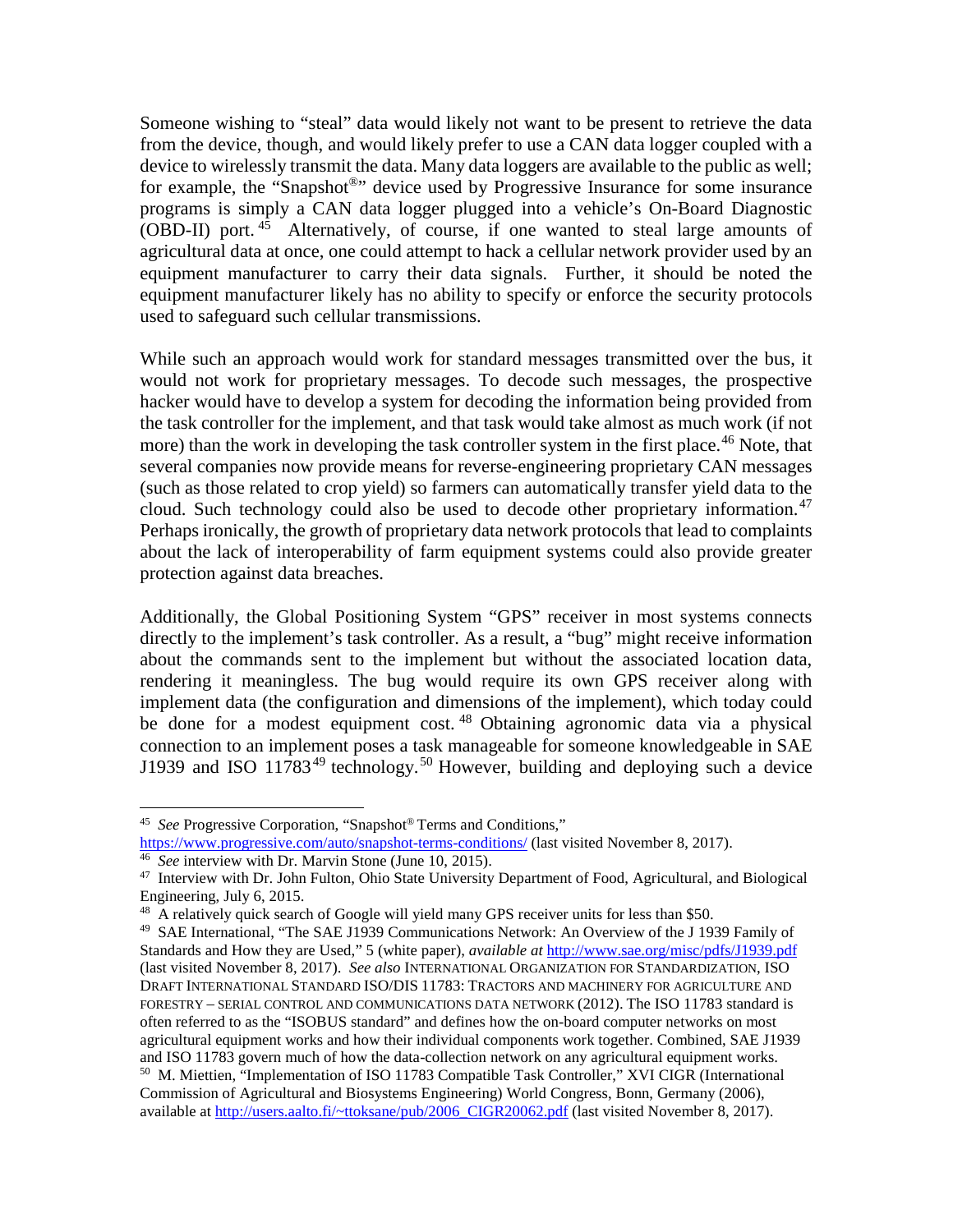poses a significant amount of effort (to say nothing of the potentially-criminal trespass involved in deploying it) in relation to the prospect of collecting data on only one farm.

As illustrated from this discussion, a number of factors in the configuration and operation of farm data networks limit the opportunities for hackers to take agricultural data directly from the agricultural producer. Admittedly, most producers put little thought into their systems being physically hacked but worry instead about their data being accessed through an intercepted cellular signal. They might also worry about a bad actor hacking the system to implant false data. First, virtually all cellular signals are encrypted when transmitted and decrypted at the cellular tower;<sup>[51](#page-20-0)</sup> without the decryption key, interpreting any data transmitted would be difficult (although not impossible for a sophisticated hacker; recent news has highlighted the ability of some groups to do so<sup>[52](#page-20-1)</sup>). The use of data encryption through a secure sockets layer ("SSL") protocol by the farmer and his or her service provider in data transfers adds another difficult-to-break security barrier to interception of the data. $53$ 

Most agricultural data disclosed to a service provider is likely in the form of telematics data, raw data regarding crop production, GIS information about the farm, and other similar types. Conversely, hackers frequently go after large concentrations of data with easilyconverted financial value, such as credit card information. Thus, it may be difficult for hackers to make a "quick buck" from agricultural data making it a less-appealing target of attack. Nevertheless, an adage in computer security is "where there is value, there will be a hacker."<sup>[54](#page-20-3)</sup> As a result, systems storing agricultural data are less likely to be directly attacked, but farmers are understandably concerned that PII may be stolen if, for example, their vendor account information is somehow linked to their agricultural data or if their account information is stored with a third party that is a more appealing target. Depending on the type of computer at issue and its common use, the federal Computer Fraud and Abuse Act ("CFAA")<sup>[55](#page-20-4)</sup> may provide a means of prosecuting unauthorized access of the computer in the event agricultural data linked to PII is compromised. Discussed below, the federal Electronic Communications Privacy Act (ECPA) [56](#page-20-5) could also be used as a potential prosecutorial tool for those attempting to intercept agricultural data during the data transmission process.

The theft of PII by criminals is one threat posed by data transfers, but so too is the inadvertent, or perhaps intentional but misinformed, disclosure of data by the party

<span id="page-20-1"></span><sup>52</sup> See C. Timberg & A. Soltani, *By Cracking Cellphone Code, NSA Has Ability to Decode Private Conversations*, THE WASHINGTON POST, December 13, 2013. Online edition, *available at* [http://www.washingtonpost.com/business/technology/by-cracking-cellphone-code-nsa-has-capacity-for](http://www.washingtonpost.com/business/technology/by-cracking-cellphone-code-nsa-has-capacity-for-decoding-private-conversations/2013/12/13/e119b598-612f-11e3-bf45-61f69f54fc5f_story.html)[decoding-private-conversations/2013/12/13/e119b598-612f-11e3-bf45-61f69f54fc5f\\_story.html](http://www.washingtonpost.com/business/technology/by-cracking-cellphone-code-nsa-has-capacity-for-decoding-private-conversations/2013/12/13/e119b598-612f-11e3-bf45-61f69f54fc5f_story.html) (last visited November 8, 2017).

<span id="page-20-0"></span><sup>&</sup>lt;sup>51</sup> For a primer on the process of encoding and decoding cellular signals, *see* How Stuff Works, "How Cell Phones Work," http://electronics.howstuffworks.com/cell-phone.htm (last visited November 8, 2017).

<span id="page-20-2"></span><sup>53</sup> *See* C. Heinrich, *Secure Socket Layer (SSL)*, in ENCYLOPEDIA OF CRYPTOGRAPHY AND SECURITY 1135 (Henck C.A. van Tilborg, Sushil Jajodia, eds., 2011)

<span id="page-20-3"></span> $<sup>54</sup>$  S. Sammataro, "Cybersecurity for Small or Regional Law Firms," paper presented at American</sup> Agricultural Law Association Annual Symposium, Charleston, South Carolina (October 23, 2015). 55 18 U.S.C. §§ 1030 *et seq.*

<span id="page-20-5"></span><span id="page-20-4"></span><sup>56 18</sup> U.S.C. §§ 2510 *et seq.*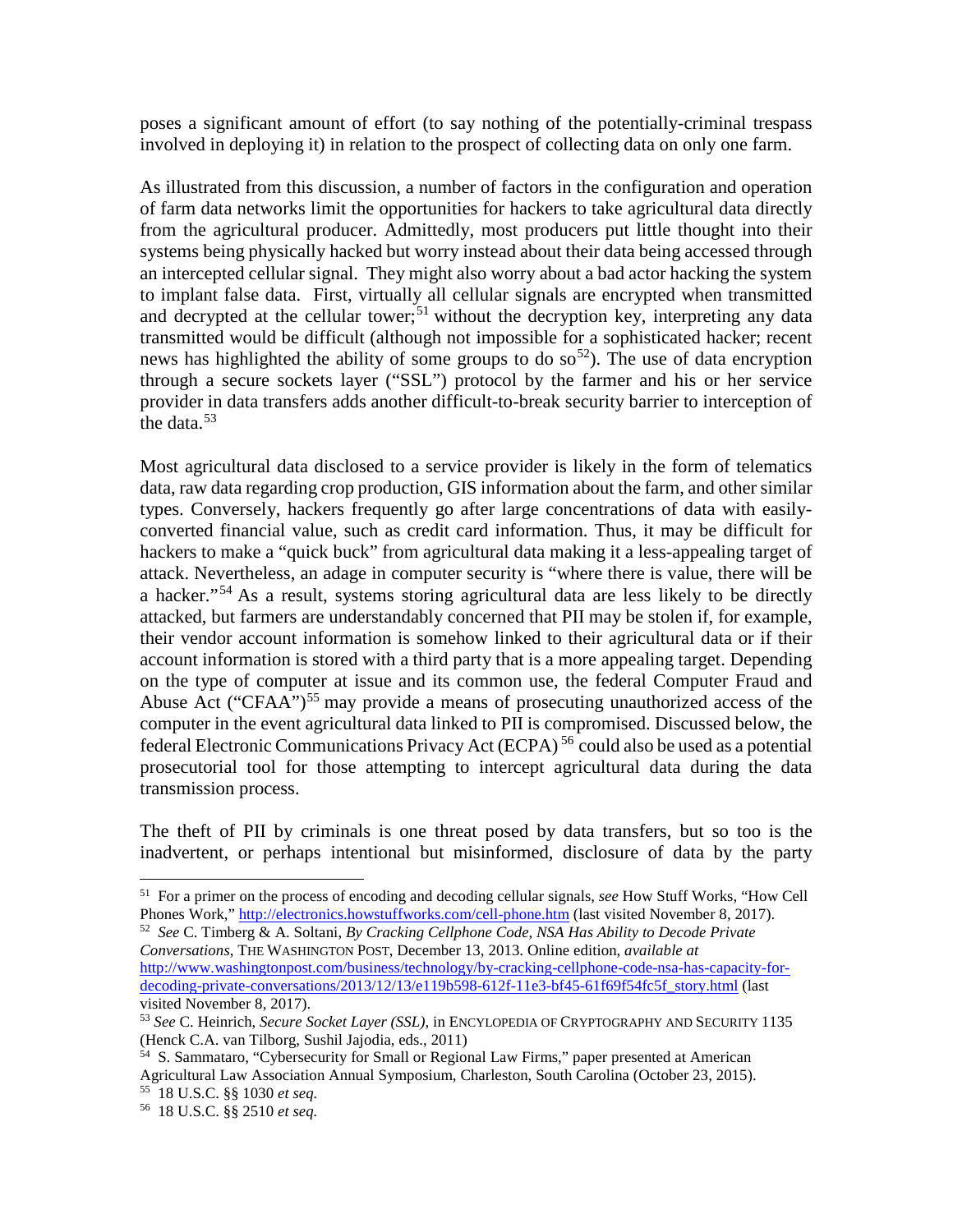receiving that data. Take, for example, the disclosure of thousands of farmers' and ranchers' names, home addresses, GPS coordinates and personal contact information" by EPA in response to a Freedom of Information Act (FOIA) request regarding concentrated animal feeding operations (CAFOs) which prompted a lawsuit from the American Farm Bureau Federation and National Pork Producers Council alleging the agency overstepped its authority in doing so.<sup>[57](#page-21-0)</sup> While this event represents the disclosure of information by an enforcement agency, many farmers fear the converse – that an enforcement agency could compel a data-receiving party to disclose information even if such disclosure were not legally required. Another concern is whether an adverse party in litigation (or even a party contemplating litigation) could persuade a party holding a farmer's data to disclose the data as an aid to their case, again even if such disclosure was not legally required.

Much work remains to be done on defining governmental safeguards against disclosures, and even more work remains to be done in defining how the government can obtain electronic data. Although laws such as the ECPA (heavily modified by the USA Patriot Act) govern the acquisition of information through intercepted communications, there is little law to prevent a government agency from simply requesting data from a service provider. Anecdotal evidence suggests service providers and their legal counsel continue to struggle in defining parameters for how to respond to non-subpoenaed requests for data by government agencies.

All these issues surround restrictions on the taking of information by some unauthorized (or at least questionable) means. While there are at least some laws potentially applicable in these circumstances, there are no laws defining an inherent privacy right in agricultural data. [58](#page-21-1) For example, the federal Health Insurance Portability and Accountability Act ("HIPAA") [59](#page-21-2) provides privacy rights and restrictions against disclosure of health information; the Gramm-Leach Bliley Act (also known as the Financial Modernization Act of 1999) $^{60}$  $^{60}$  $^{60}$  and Fair Credit Reporting Act<sup>[61](#page-21-4)</sup> protect financial information from disclosure; the Privacy Act of  $1974^{62}$  $1974^{62}$  $1974^{62}$  restricts disclosures of personal information by held by the federal government. As of now, though, there are large categories of agricultural data that may fall between the cracks of these laws with no federal (and in most cases, no state) protections against its disclosure.

## **5. Potential Policy Responses to Address Agricultural Data Issues**

Having reviewed the current legal environment surrounding the ownership rights and privacy protections relevant to agricultural data, what can this Committee and Congress do

<span id="page-21-0"></span>57 S. Wyant, "Farm Groups File Lawsuit to Stop EPA Release of Farmers' Personal Data." Agri-Pulse (2013), *available at* [http://www.agri-pulse.com/Farm-groups-file-lawsuit-to-stop-EPA-release-of-farmers-](http://www.agri-pulse.com/Farm-groups-file-lawsuit-to-stop-EPA-release-of-farmers-personal-data-07082013.asp)

<span id="page-21-1"></span><sup>&</sup>lt;sup>58</sup> T. Janzen, "Legal Issues Surrounding Farm Data Ownership, Transfer, and Control," paper presented at American Agricultural Law Association Annual Symposium, Charleston, South Carolina (October 23, 2015).

<span id="page-21-2"></span><sup>59 42</sup> US.C. §300gg, 29 U.S.C. §§ 1181 *et seq.* and 42 U.S.C. §§ 1320d *et seq.*

<span id="page-21-3"></span><sup>60 15</sup> U.S.C § 6803.

<span id="page-21-5"></span><span id="page-21-4"></span><sup>61 15</sup> U.S.C. §§ 1681 *et seq.*

 $62$  5 U.S.C. § 552a.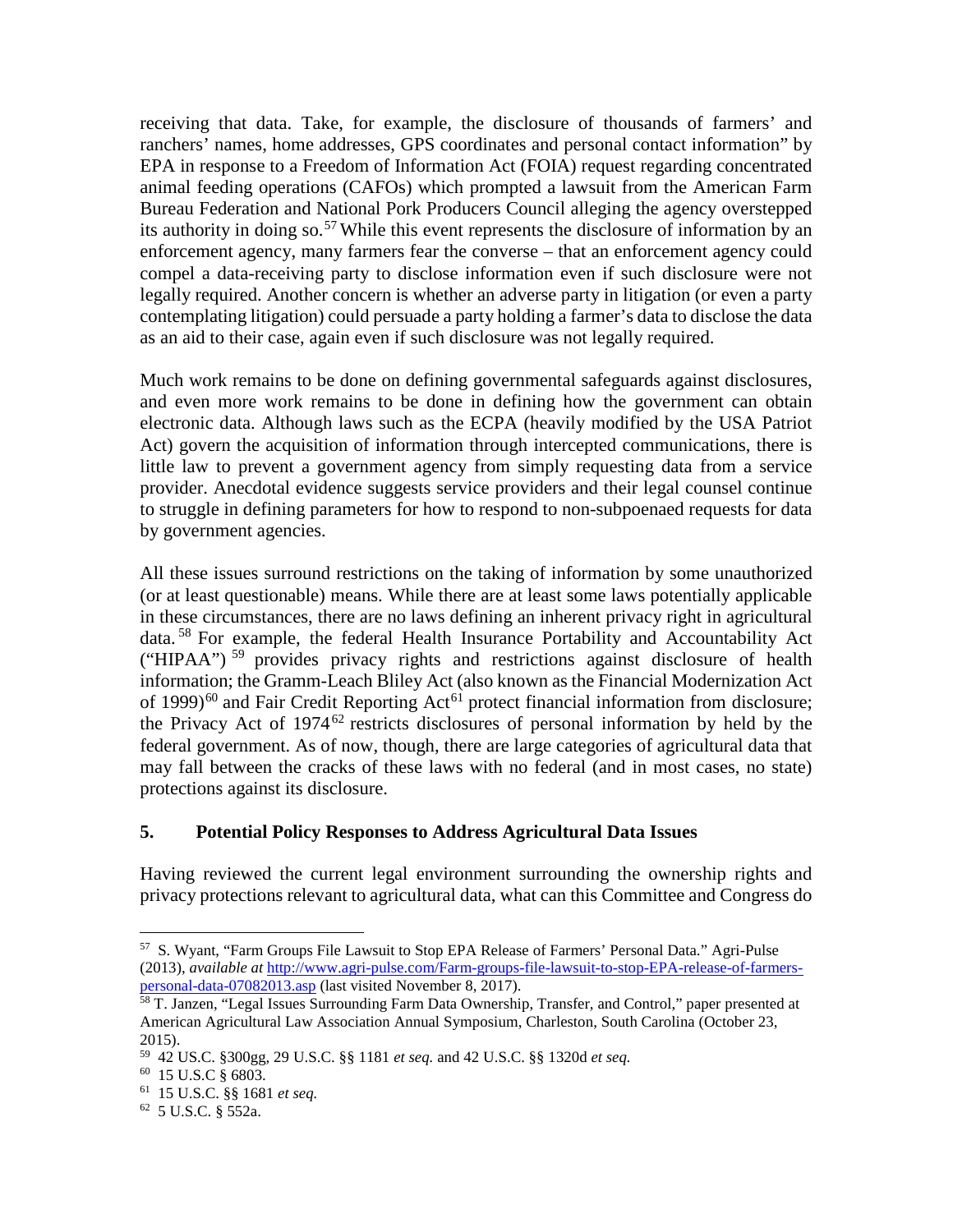to enable U.S. farmers and ranchers to take maximum economic advantage of Big Data tools? As referenced above, Big Data cannot be Big Data without "buy-in" to the system from large numbers of agricultural producers. In these beginning years of agricultural data systems, there are many ATPs vying for farmers and their acreages to enroll in their systems. As the system matures, this relationship will likely shift, and there will be few (or perhaps only one) ATP and the vast majority of farms may be participating. Nevertheless, for the maturation process to begin, agricultural producers must "buy in" to the system. At a fundamental level, that buy-in requires trust in the system from those producers. That trust, in turn, likely requires answers to the questions of ownership and privacy in agricultural data.

None of the federal intellectual property laws directly address who holds a protectable intellectual property right in agricultural data. Arguably, the most appropriate fit may be found in state law under the UTSA, although the applicability of that law is questionable as well. The UTSA may provide a useful map to any Congressional efforts to help define ownership rights in agricultural data. Passage of statutory law defining ownership of "agricultural data" may be a daunting task given the complexity of the current federal and state intellectual property framework (which also draws from centuries of common law). Thus, it may be advisable instead to use a consensus-driven approach among agricultural producers and service providers to define agricultural data rights. The coalition led by the American Farm Bureau Federation and its "Privacy and Security Principles for Farm Data<sup>"[63](#page-22-0)</sup> represents a tremendous step forward on this issue. Other groups, such as the Open Ag Data Alliance, continue to build coalitions on the technical side of the Big Data issue to develop systems and standards embodying the principles of interoperability, security and privacy.<sup>[64](#page-22-1)</sup> The next step is to see continued cooperation among groups such as these in integrating their principles in legally-binding service agreements.

Another collaborative effort to help agricultural producers evaluate the data policies and protections of data service providers has been the Ag Data Transparency Evaluator, coordinated by the American Farm Bureau Federation, which requires service providers to undergo a ten-factor review (based in part on the Privacy and Security Principles, with the review self-reported by the service provider) with a satisfactory review resulting in the "Ag Data Transparent" seal.<sup>65</sup> Congressional support of this and other efforts to equip farmers and ranchers in evaluating the data tools available can help foster trust, encourage Big Data participation, and drive many of the potential advantages Big Data services have to offer.

Modern agricultural producers are expected to be proficient in a broad array of the disciplines of science and business, but few have a background in intellectual property law. Support of educational programs to help these producers understand the legal issues at play in Big Data service agreements could do much to help increase trust, advance the consensus

<span id="page-22-0"></span> $63$  American Farm Bureau Federation, "Privacy and Security Principles for Farm Data," November 13, 2014 (revised April 1, 2016). Available at https://www.fb.org/issues/technology/data-privacy/privacy-and-

<span id="page-22-1"></span> $64$  Open Ag Data Alliance, "Principals and Use Cases,"<http://openag.io/about-us/principals-use-cases/> (last visited November 8, 2017).

<span id="page-22-2"></span><sup>65</sup> *See* [www.agdatatransparent.com](http://www.agdatatransparent.com/) (last visited November 8, 2017).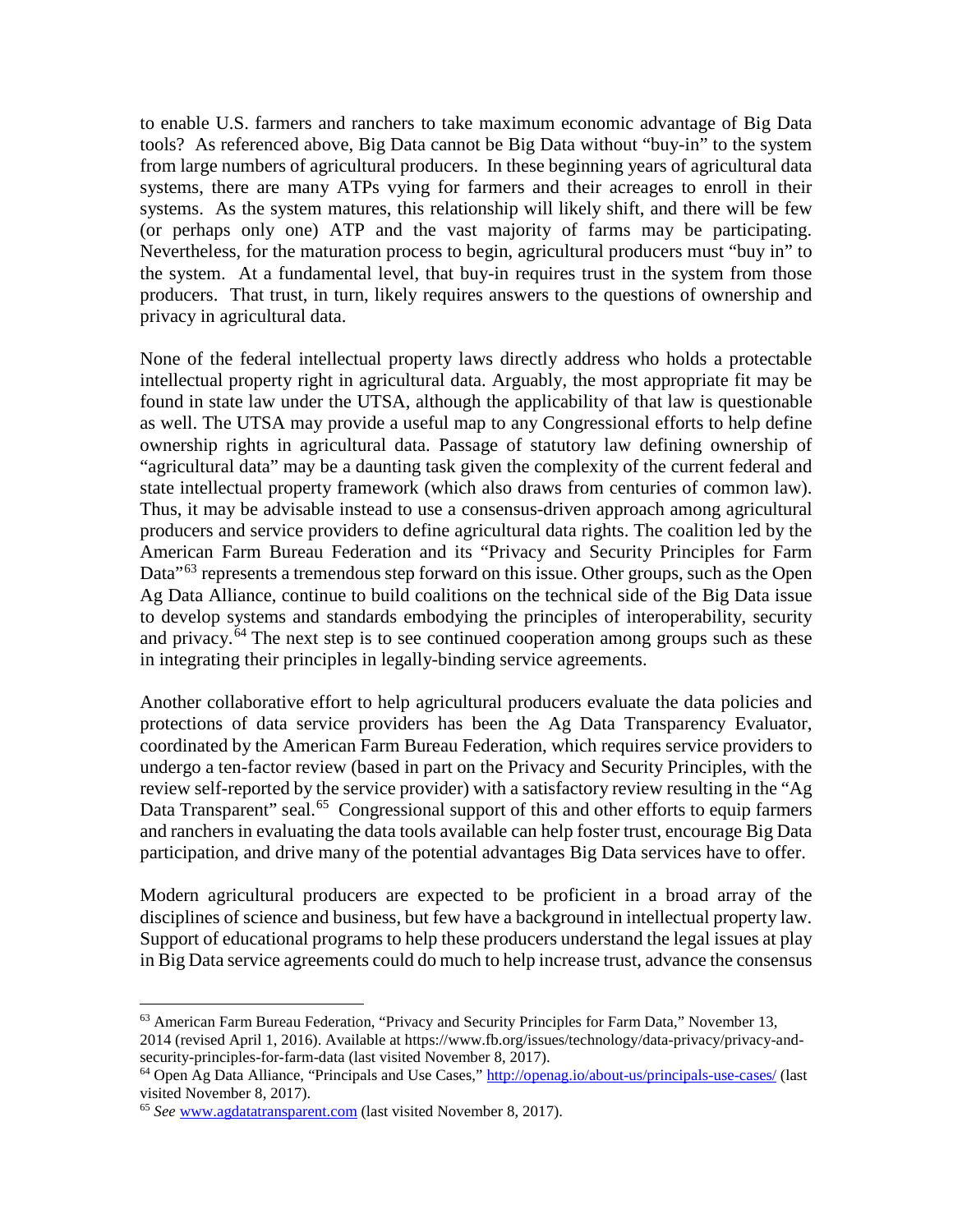process, and empower producers to make informed decisions about the cost-benefit analysis of sharing their data under those service agreements. The consensus process may also provide a vehicle for developing an understanding among all stakeholders as to the privacy protections necessary and appropriate to protect agricultural data, which occupies a unique space between purely personal and business information. Such information does not readily fit into the existing framework of federal privacy laws, and as business information, may not belong in such a framework.

One matter in which Congressional action may be directly applied is the development of clearer guidelines regarding the production of agricultural data held by private data aggregators, more robust safeguards against inadvertent disclosure or intentional hacking by outside parties, and clear guidance on when disclosure of government-held data is, and is not, required under the Freedom of Information  $Act^{66}$  $Act^{66}$  $Act^{66}$  or other circumstances.

Finally, although outside the direct scope of a discussion of legal issues in agricultural use of agricultural data tools, rural access to wireless broadband services is crucial to fully utilizing the potential of agricultural data systems. Before the rapid adoption and usage of agricultural data technologies will occur, the lack of this enabling technology must be addressed. The expansion of connectivity across the US has been a priority, but access has grown slowly. This is especially true in the major crop producing regions. The majority of data transfer occurs over cellular systems, but there are worldwide initiatives to provide wireless connectivity via satellite, balloons, and other platforms. Regardless of platform, the agricultural industry relies upon wireless connectivity to support big data systems.

Telematics allows data to be wirelessly uploaded and downloaded between farm machinery and online servers. However, limited connectivity is a barrier to adoption leading to potential economic losses. [67](#page-23-1) Whitacre *et al*. addressed the current connectedness of agricultural production areas.<sup>[68](#page-23-2)</sup> It was these areas that were impacted by the United States Federal Communications Commission (FCC) updated definition of connectivity that could be considered broadband in January 2015. The definition changed from 4 Megabits per second (Mbps) download and 1 Mbps upload to 25 Mbps download and 3 Mbps upload. Although broadband speeds did not instantly change, the level of connectivity that service providers could advertise as 'broadband' changed. The faster speeds required to be considered broadband brought light to connectivity barriers, especially with respect to connectivity gaps in rural areas where agricultural production occurs. Specifically, the 25 Mbps download speed requirement negates the majority of United States wireless connections from being classified as broadband.

However, the vast majority of data being passed between farm equipment and online servers is uploaded rather than downloaded; and upload speeds are typically only a fraction of download speeds. For some types of data such as machine diagnostics and prescriptions,

<sup>66</sup> 5 U.S.C. § 552.

<span id="page-23-2"></span><span id="page-23-1"></span><span id="page-23-0"></span> $^{67}$  Griffin, T.W., and Mark, T.B. (2014). "Value of Connectivity in Rural Areas: Case of Precision Agriculture Data." International Conference on Precision Agriculture. July 20-23, 2014. Sacramento, CA. <sup>68</sup> Whitacre, B.E., Mark, T.B., and Griffin, T.W. (2014). How Connected are Our Farms? Choices. Online: http://www.choicesmagazine.org/choices-magazine/submitted-articles/how-connected-are-our-farms.